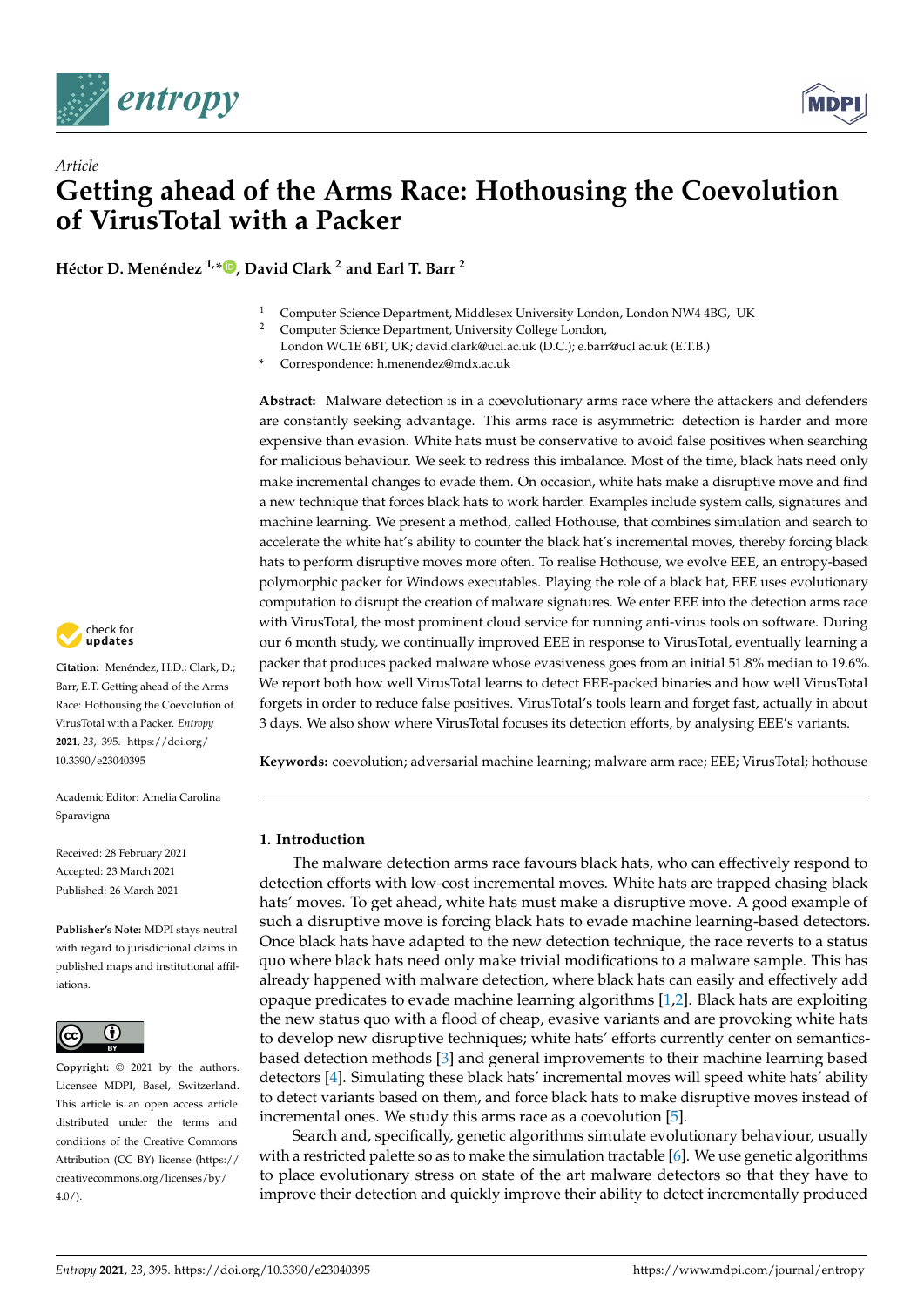variants. This evolutionary stress 'hothouses' the detector speeding its acquisition of detection power, modulo the last disruptive move (Section [2\)](#page-2-0). The question that provoked this research is "Can we engineer a situation in which artificial evolutionary behaviour can assist in 'hothousing' the actual malware detection arms race to the benefit of the detection side?". This necessitate coevolution. In this coevolution, the detector and the evader try to defeat each other.

VirusTotal's [\[7\]](#page-17-6) existence makes answering our question possible. VirusTotal is a framework where different vendors can contribute with anti-virus (AV) engines. At the time of this study there were 56. The plan was to treat the AV engines of VirusTotal as black boxes with which we interact in real time. We measured success in terms of driving down their median detection proportion across the malware submitted to anti-virus engines. Our long term aim is, of course, to strengthen them through coevolution. In addition, we studied their responses individually and in aggregate learn what the black boxes were doing. During the study, we polymorphically protect packed malware from entropy-based detection by adding controlled entropy regions, chosen and placed so as to make our packed binaries indistinguishable from benign-ware (Section [3\)](#page-3-0). Subsequently, we added the ability to learn from the median detection rate to vary these regions so that the detection rate was lowered.

Our packer, called EEE [\[2\]](#page-17-1) (the evolutionary packer or El Empaquetador Evolutivo in Spanish), focused on Windows malware because of the importance of the Windows' ecosystem. Designing a tool to modify binary Windows malware and preserve behaviour and maintain viability, such as size, offered challenges. Polymorphic engines working at the machine code level with unpacking and repacking abilities were not available to us, so we created EEE by adding new capabilities to an open source packer, UPX. EEE creates variants by combining its packing abilities, encryption and the injection of controlled entropy regions. The packer learns how to combine these skills to disrupt the detector. UPX is able to repack PE and ELF binaries, among others, therefore it is able to manipulate almost any Windows malware in the wild. It has the advantage that it is widely used to pack benign programs so that it did not signal malware of and in itself. However, any packer is vulnerable to dynamic analysis and we needed to protect against that (Section [3\)](#page-3-0).

Figure [1](#page-2-1) tracks the coevolution of our versions of EEE and VirusTotal, in terms of malware detection. EEE has already shown its effectiveness by attacking machine learning detectors based on frequency features [\[2\]](#page-17-1). Here, we extend it to attack real anti-virus engines. We create different version of EEE including protections and skills. Its last version, which appears at the last point of Figure [1](#page-2-1) (H) reduced VirusTotal's median detection rate from 32.5% to 19.6%. The same figure also shows the VirusTotal AV engine's ability to evolve in response at points E and G on the same graph. Point A (82.1%) in Figure [1](#page-2-1) is the initial, median detection rate and the response to the novelty of the packer can be witnessed in the precipitous drop between points A and D (12.3%) on the graph as we added new capabilities to UPX (Section [4.1\)](#page-7-0).

VirusTotal responded throughout our coevolution, at times surprisingly quickly. At one point, we observed the growth of false positives in its detections, which we experimentally confirmed (Section [4.2\)](#page-8-0). Later, the AV engines involved began to correct the overcompensation (Section [4.3\)](#page-9-0). Our current assessment is that the constituent AV engines have not yet learned to detect the results of the abilities of EEE directly but instead focus on its stub where critical information unique to EEE is stored. One of our experiments demonstrates this (Section [4.4\)](#page-11-0). Another identifies four of the VirusTotal AV engines as champions at detecting us (Section [4.4\)](#page-11-0). The paper presents the following contributions: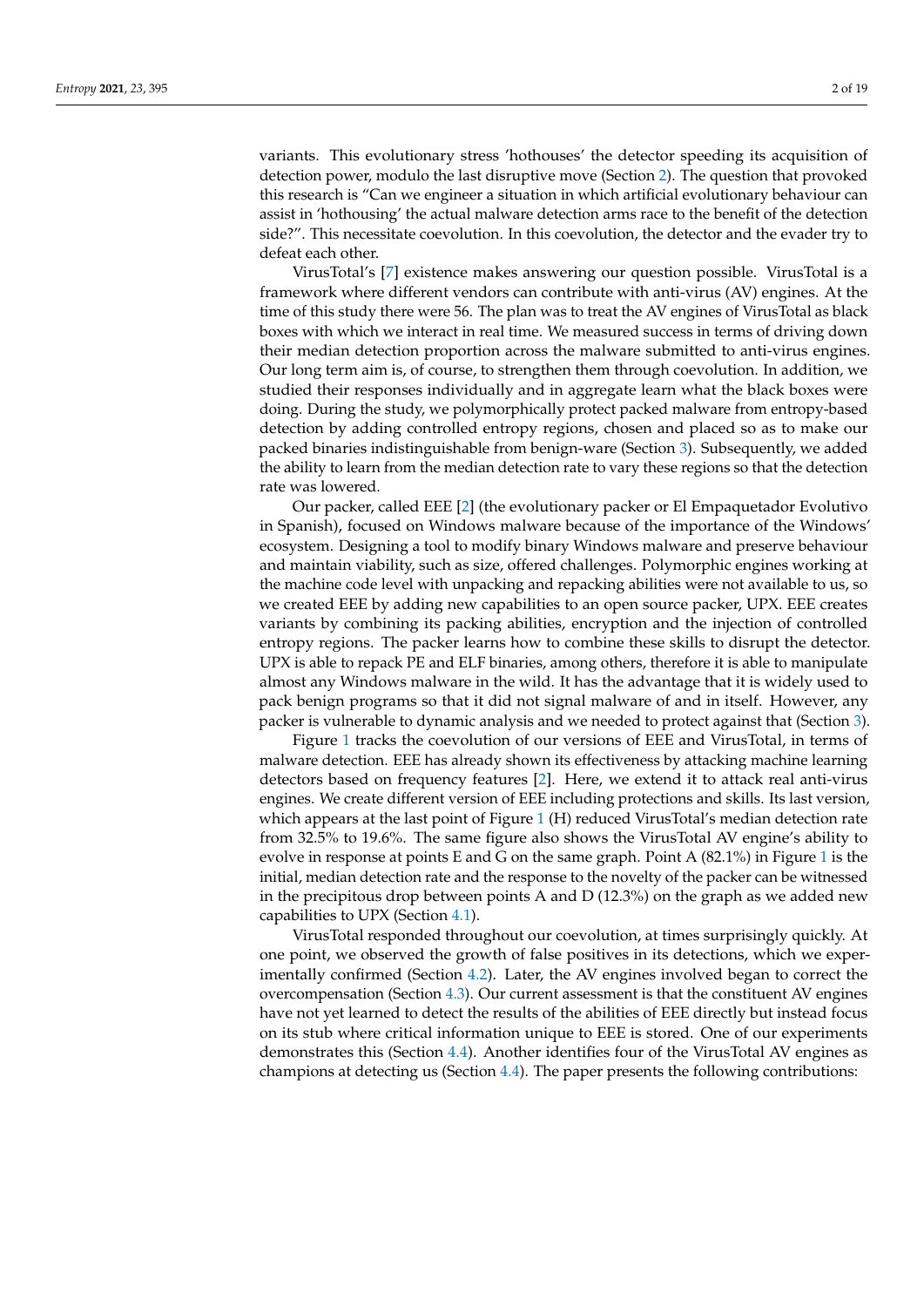<span id="page-2-1"></span>

**Figure 1.** EEE coevolution with VirusTotal; delayed start and variable delimiters accompanied the addition of sampled CERs: interpolating from 07/16 to 01/17. The non-linear interpolation estimates the responds of VirusTotal during the coevolution.

- We introduce a learning method that can show white hats where they are more vulnerable, to help them to anticipate black hats (Section [2\)](#page-2-0).
- We instantiate this framework for information theoretic malware detection by evolving a polymorphic engine, EEE, and coevolve it against VirusTotal (Section [3\)](#page-3-0).
- We demonstrate that artificial evolution via a genetic algorithm can drive down the median detection rate of state of the art malware detectors in the context of a coevolutionary detection arms race (Section [4\)](#page-6-0).

# <span id="page-2-0"></span>**2. Hothousing the Coevolution**

Like any arms race, malware has a coevolutionary aspect. As we already observed, the arms race favours the black hats who are evading. This is similar in other arm races in cybersecurity. Obfuscation and de-obfuscation [\[8\]](#page-17-7), spam and filters [\[9\]](#page-17-8) and network neutrality [\[10\]](#page-17-9) are all examples. Arms races proceed through series of breakthroughs, each conferring an advantage to one side. Automatic methods cannot make breakthroughs, as this is undecidable and requires human ingenuity. Automatic methods like search can, however, optimally leverage a given type of attack or defence. If the optimisation defeats the opponent's current capabilities, the disruption forces them to seek a breakthrough. Optimisation can end the cat and mouse incremental tweaks to existing detection and evasion methods, forcing both sides into a more expensive and creative search for disruptive techniques, slowing the race and taking away the structural advantage black hats currently enjoy.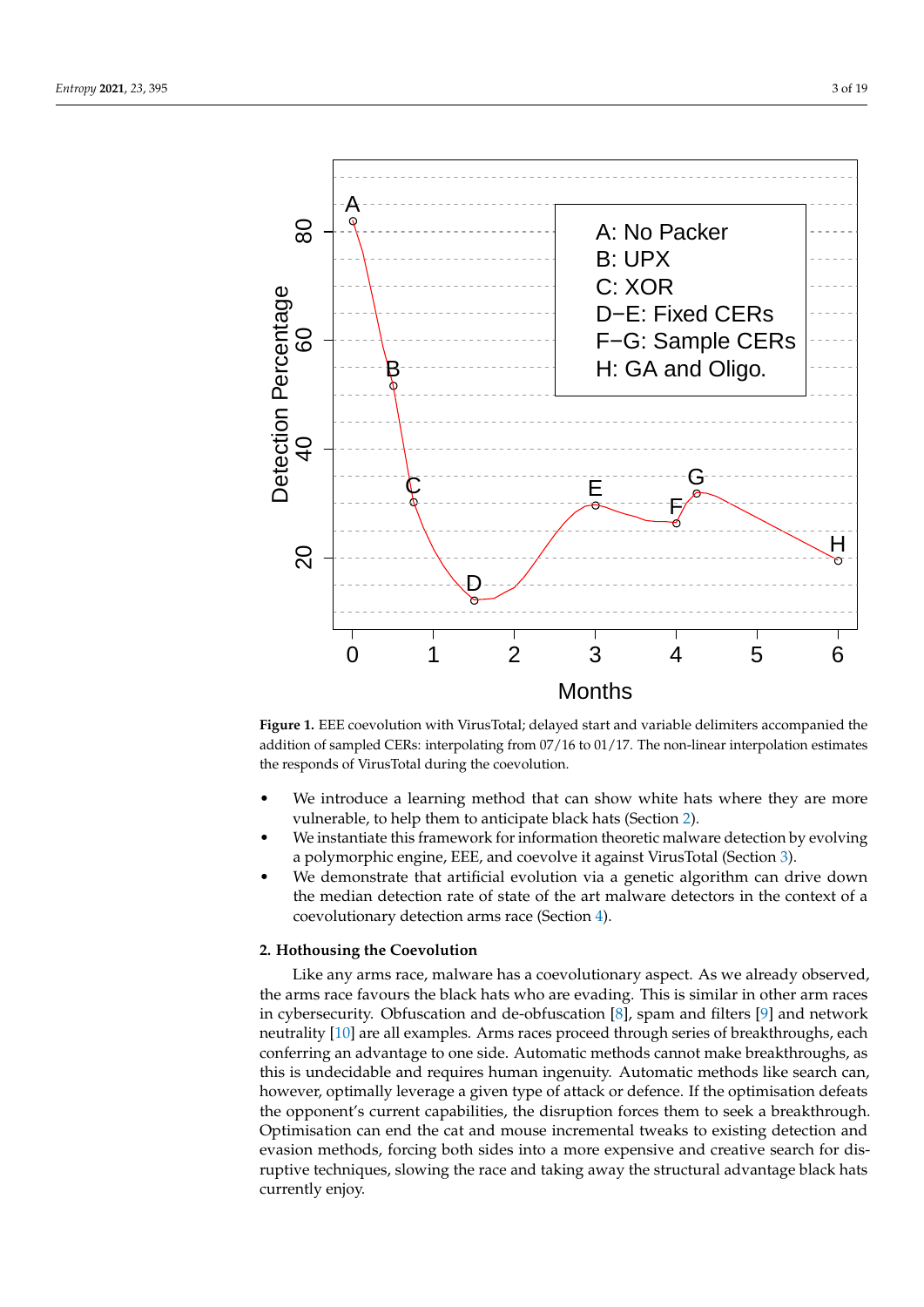The concept is to combine program analysis, search algorithms, and machine learning. These algorithms can artificially force evolution and coevolution in the malware detection arms race. We call this hothousing and use the word hothouse to mean a particular set of experiments that investigate the effect of learning algorithms on a given set of detection and evasion techniques. This idea about hothousing the arms race is related to game theory [\[11\]](#page-17-10). Zhou et al. described the connection between the arms race and adversarial machine learning as zero-sun game, where the benefits of the adversary are opposite to those from the learner. We designed hothousing as a sequential game, where each agent plays its strategy before the next. More precisely, hothousing is a form of Stackelberg game [\[12\]](#page-17-11), consisting on a leader agent, in this case the adversary and a follower which responds, in this case the detection system.

The arms race in terms of disk resident executables on desktop systems can be understood as a coevolution between the anti-virus engines and the malware. Malware aims to execute its payload avoiding the detection while anti-viruses aim to detect and eliminate malware. This detection-evasion scenario evolves in two directions: the black hats design new concealment strategies based on packing, polymorphism and metamorphism, and anti-virus companies define new methods to increment their detection rate. This work introduces itself in this scenario to hothouse VirusTotal with EEE [\[2\]](#page-17-1), the evolutionary packer. VirusTotal contains different anti-virus engines and provides detections from all the different engines. However, we have no knowledge about the detection features, data or algorithms that the anti-viruses are using.

Our *Research Hypothesis* is: EEE will generate malware with better concealment abilities, forcing VirusTotal to improve the detection performance. Evolving EEE will also make VirusTotal evolve and improve the detection of the individual antivirus engines.

Several works are based on the assumption of knowing these three factors or combinations of them [\[13\]](#page-17-12). According to Srndic and Laskov, our scenario is one of the unexplored areas of adversarial machine learning [\[14\]](#page-17-13). We also include inside this area the concept of detection system coevolution, i.e., the uncontrolled evolution of the detection system to the adversary, which, from the knowledge of the authors, is a completely novel area. During the iterations of this coevolution, EEE parts from a detected malicious instance, modifies the program shape to create a variant and uses this variant to attack the anti-virus. As the anti-viruses respond to the attacks, we will improve the skills of the packer during the hothousing process, to understand how the other side responds and evolves.

## <span id="page-3-0"></span>**3. EEE: The Evolutionary Packer**

In previous work [\[2\]](#page-17-1), we considered a relatively unexplored malware detection technique based on information theory. This approach, called EnTS, aims to distinguish disk resident malware from benign-ware based on different entropy pattern. The insight was that polymorphic and metamorphic payload hiding generate regions in a malware binary with high entropy relative to benign-ware. This family of detection techniques extracts entropy signatures from binaries and uses them to distinguish malware from benign-ware. To hothouse EnTS, we built EEE, an adversarial packer that controls binaries' entropy signature. EEE easily defeated EnTS and other state of the art detectors based on machine learning by using incremental moves. This section presents the evolution from UPX to EEE [\[2\]](#page-17-1), summarized in Table [1,](#page-4-0) and the design and work-flow of the evolutionary packer at the point where we broke off its coevolution with VirusTotal.

## *3.1. Evolving UPX to EEE*

Normally, we would report only on the final version of the packer, but since we found ourselves in an arms race with VirusTotal, we must mention the five versions of UPX and EEE used in the experiments (Table [1\)](#page-4-0). Our first step was the application of the original UPX, use of which corresponds to point B in Figure [1.](#page-2-1) After, we create the first attempt of MUPX-I, including XOR encryption after the compression process. It corresponds to point C in Figure [1.](#page-2-1) MUPX-II updated with controlled entropy regions (CERs) that have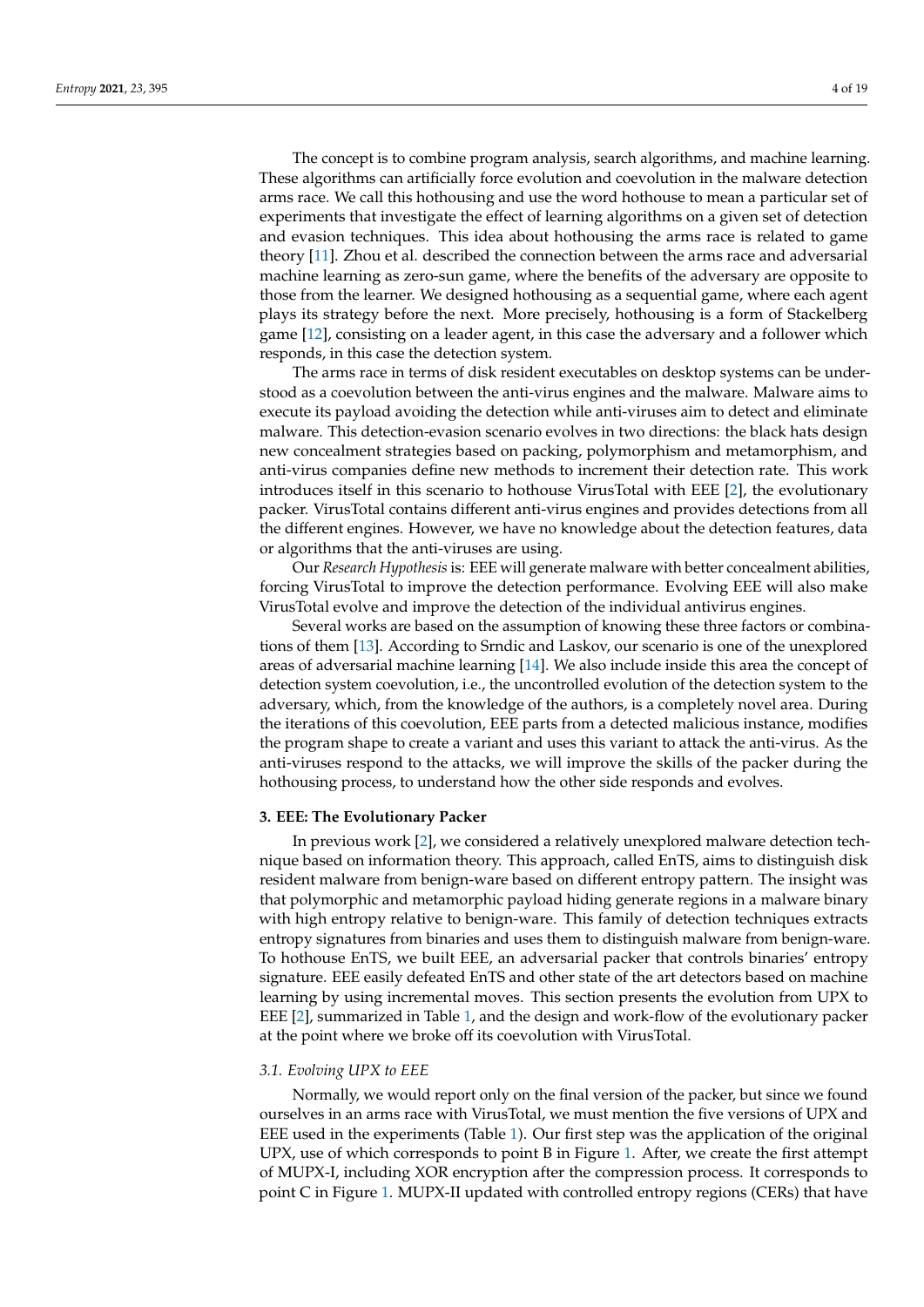fixed length, fixed (low) entropy, and start positions sampled from a uniform distribution. Experimental results using MUPX-II correspond to points D and E in Figure [1.](#page-2-1) MUPX-III updated with a more sophisticated ability to vary the configurations of its CERs. It uses CER descriptors and samples the initial positions from one of a family of Gaussian distributions. Experiments using MUPX-III correspond to points F and G in Figure [1.](#page-2-1) EEE added the genetic search algorithm that uses detection frequency as a fitness function. It also includes the protections described in Section [3.2.](#page-4-1) Experiments with EEE correspond to point H in Figure [1.](#page-2-1)

<span id="page-4-0"></span>**Table 1.** Evolution from UPX to EEE and its attributes connecting it with the different versions presented in Figure [1.](#page-2-1)

| Version    | <b>Compress</b> | Encrypt                  | <b>CERs</b> | Search       | Protect                  | <b>Points</b> |
|------------|-----------------|--------------------------|-------------|--------------|--------------------------|---------------|
| <b>UPX</b> | Yes             | $\overline{\phantom{0}}$ | -           |              | ۰                        |               |
| MUPX-I     | Yes             | XOR                      | -           |              | -                        |               |
| MUPX-II    | Yes             | XOR                      | Fixed       | -            | $\overline{\phantom{0}}$ | $D-F$         |
| MUPX-III   | Yes             | XOR                      | Variable    | Random       | Delay                    | $F-G$         |
| <b>EEE</b> | Yes             | <b>XOR</b>               | Variable    | Evolutionary | Delay & Oli              | Н             |

## <span id="page-4-1"></span>*3.2. EEE Protections*

Since unpacking could remove the CERs that EEE inserts into the packed binary, we needed to take measures to force the AV engines to consider the packed mode as much as possible by resisting dynamic analysis. This resistance took two forms: encryption and the addition of an execution delay.

UPX is sufficiently widespread and well-known that anti-virus engines can detect signatures in its compressed code. In order to forestall this, we added simple XOR encryption. It is important that the encryption does not modify entropy. If the encryption significantly increases a binary's entropy, the binary will be less compressible, reducing the space available for CERs to occupy. XOR encryption modifies neither the size nor the entropy of a file, since, when a byte key is used, XOR permutates the file bytes. The decryption code is packed into the stub along with the key. We provide the stub with the virtual memory positions of the encrypted sections to ensure it can find them in real time. The decryption is performed after the uncompression and before reconstructing the PE imports.

Protection against dynamic analysis is technically challenging. As an initial, simple measure against dynamic analysis for EEE, we introduced a (mutable) time delay before the beginning of the unpacking process, controlled by the input parameters (and therefore by the genetic algorithm).

The chief focus of our modifications to UPX to produce EEE is the stub. The modifications increase the size of the stub and make it different from the stub of the original UPX, and hence a potential attack surface for detecting EEE. To resist the detection of the stub as a signature for the packer long enough to do the experiments, we divided all the code that is not original to UPX into 12 small parts. We generate 4 different semantically equivalent versions for each of these 12 parts. Selecting and combining them oligomorphically as part of the genetic algorithm allows the packer to generate around 10,000 different versions of the stub.

# *3.3. EEE Final Version*

EEE architecture is divided into a packer that incorporates all the protections attributes mentioned above and a genetic algorithm that decides how these protections are applied depending on the response of VirusTotal (Figure [2\)](#page-5-0). In the figure, we can see how the whole process works from a malware instance to the generation of multiple malware variants. EEE starts with the original malware and a set of parameters that determine different aspects, such as the position of the CERs, the delay, and the version of the stub. This goes into EEE that generates a population configurations related to these parameters. This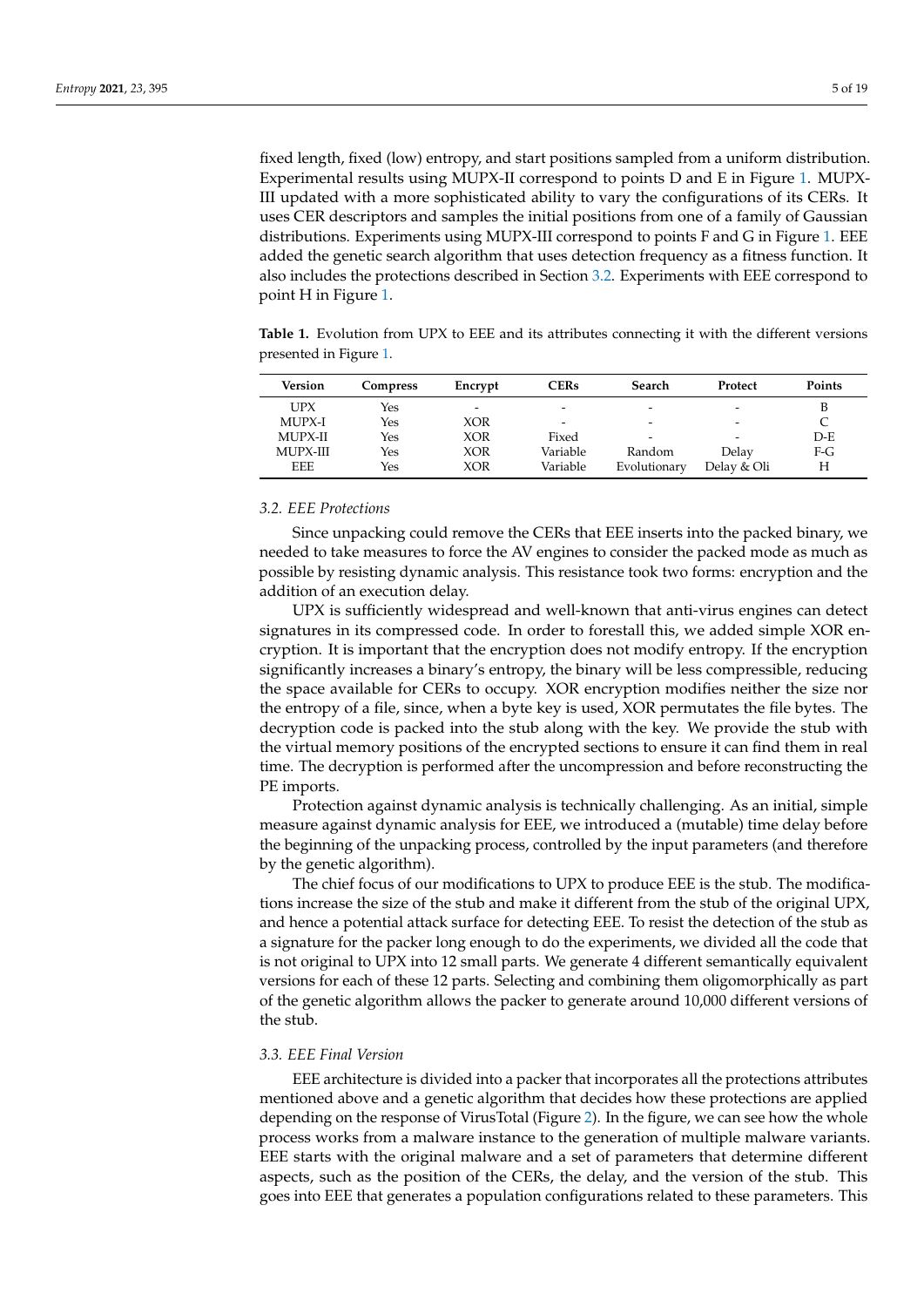population, combined with the original malware, creates a set of variants that are sent to the detection technique, in this case VirusTotal. VirusTotal provides some feedback, used as a fitness function and EEE uses this feedback to readjust the configurations and create new variants. This process goes on until the detection rate for the variants is close to zero.

In order to optimise the effect of injecting CERs, selecting a stub and the time delay, EEE uses a genetic algorithm that manages the size, density and position of these CERs within the binary. The population of the algorithm are different possible parametrizations, represented as a vector of real numbers (Figure [3\)](#page-6-1). The initial population sets these values uniformly at random.

Every element of the population is a chromosome. They define the search space used to generate variants. Figure [3](#page-6-1) shows the components of a chromosome: STUB, delimiter (DEL), DELAY, and CER descriptors. CER descriptors describe the properties of different groups of CERs. There is a limited number of descriptors to bound the search space while still allowing sufficient variation on CERs inside a program. For each descriptor, the search optimizes: DENSITY, SIZE, position  $(\mu, \sigma)$  and number of regions (NUM). STUB identifies an oligomorphic version of the stub.

<span id="page-5-0"></span>

**Figure 2.** The architecture of EEE, the Evolutionary Packer, showing the initialization of the packer and the GA at top, the interactions among the components of EEE and the interaction with the malware detector at bottom.

The algorithm makes decisions according to the feedback provided by the detection system, which works as a fitness function. For each configuration, or chromosome, EEE generates a variant and submits it to VirusTotal to get feedback. This feedback is the percentage of VirusTotal AV engines that detect each submitted variant. This percentage is the fitness value. To select individuals for survival, it retains some elite individuals, then applies a tournament operator to chose individuals for reproduction via crossover. Finally, a mutation operator is applied to all individuals and the search continues, creating new variants from each individual of the new generation. If, after a fixed number of generations, the algorithm finds no improvements in the detection probability, it stops. The fittest variant (i.e., the one with the lowest detection probability) is chosen as the best individual of the search.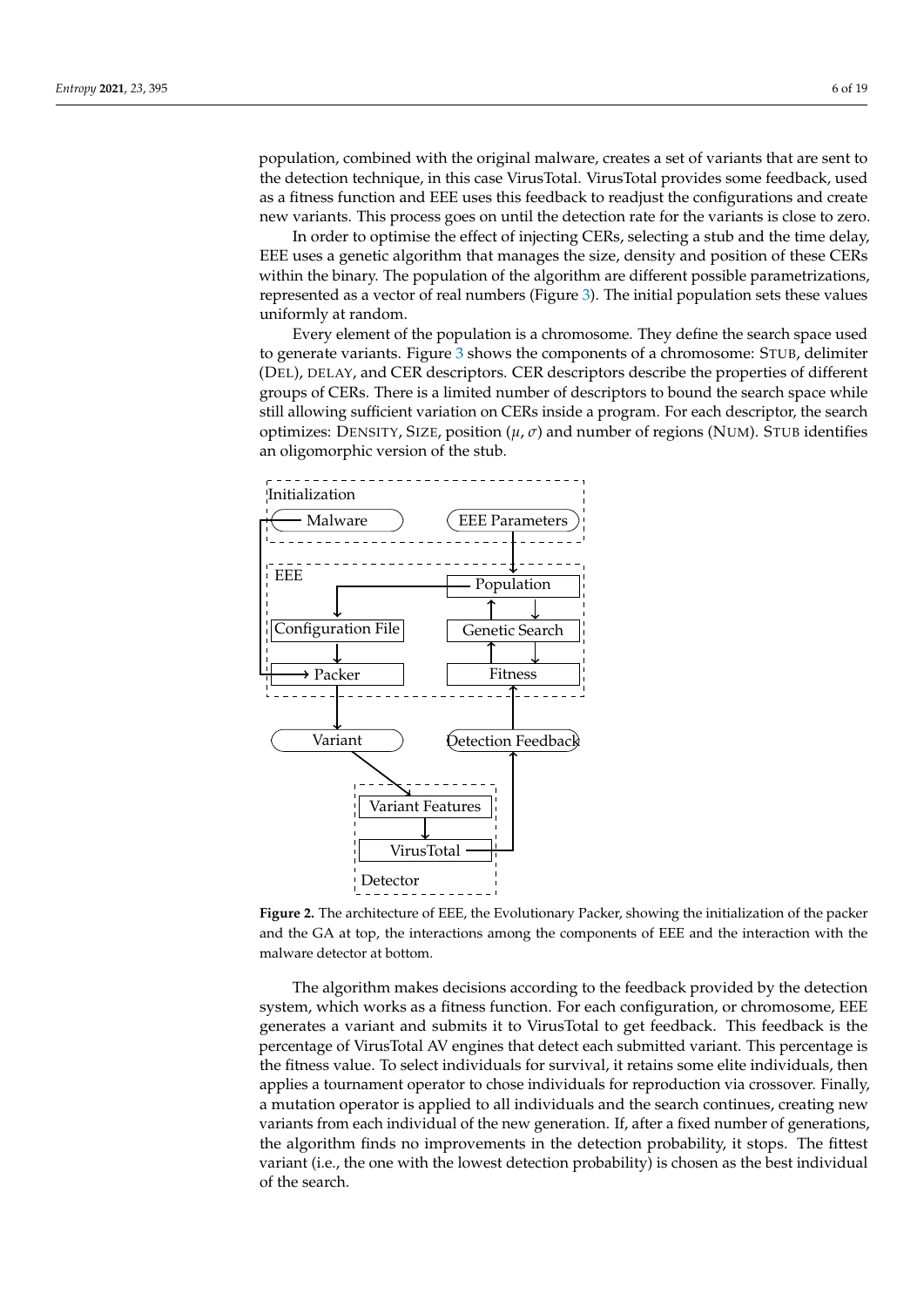<span id="page-6-1"></span>

**Figure 3.** EEE Chromosome scheme. A chomosome is a vector where the first coordinates correspond to the stub, followed by the delimiters and the delay; then follows the types of CER, where the information for each descriptor is the number of CERs for that descriptor, the SIZE, the DENSITY, and the parameters for the position distribution.

Although UPX, being a packer, preserves the prepacking program semantics after packing and unpacking, our modifications to UPX always ran the risk that they would break this semantic invariance. In response we introduced a check that the invariance held that generates reports from the software execution. This system is called Zero Wine Tryouts [\[15\]](#page-17-14). We generated reports for both the original binary and the packed one and compare their traces. We also compare memory dumps after unpacking. If the traces and memory are identical, after the EEE variant finishes its unpacking process, we consider that semantics of a program to be unchanged by EEE-packing.

For more details about the algorithm, please refer to [\[2\]](#page-17-1) (EEE is open source and available at <https://github.com/hdg7/EEE> (accessed on 20 March 2021)

## <span id="page-6-0"></span>**4. Experiments**

EEE uses search to adapt to its adversaries. Here, we hothouse it against VirusTotal to learn how well entropy-aware evasion, which is an incremental and automatic move, works against the state of the art anti-viruses. Our main research questions are:

- How much does this modified version of UPX reduce the detection rate for real antivirus? (Section [4.1\)](#page-7-0)
- How quickly does VirusTotal learn from the programs submitted to it? As we detect false positives, we also asked, How quickly does VirusTotal recover from false positives? (Section [4.2\)](#page-8-0)
- How much does automated search using a genetic algorithm allow EEE to reduce VirusTotal's detection rate? (Section [4.3\)](#page-9-0)
	- Which antivirus tools are more resistant and what are they detecting? (Section [4.4\)](#page-11-0)

The aim of all these questions is to learn the arm race evasion form the black hats perspective. Our central finding shows unsuprisingly that AV focuses on the packer loader (stub). When we masked it with random bits and restirct AVs to consider the rest of the binary, EEE utterly defeats current AVs (Section [4.4\)](#page-11-0). Figure [4](#page-7-1) shows the timeline of our experiment pictorially. We begin with our experimental setup and corpus.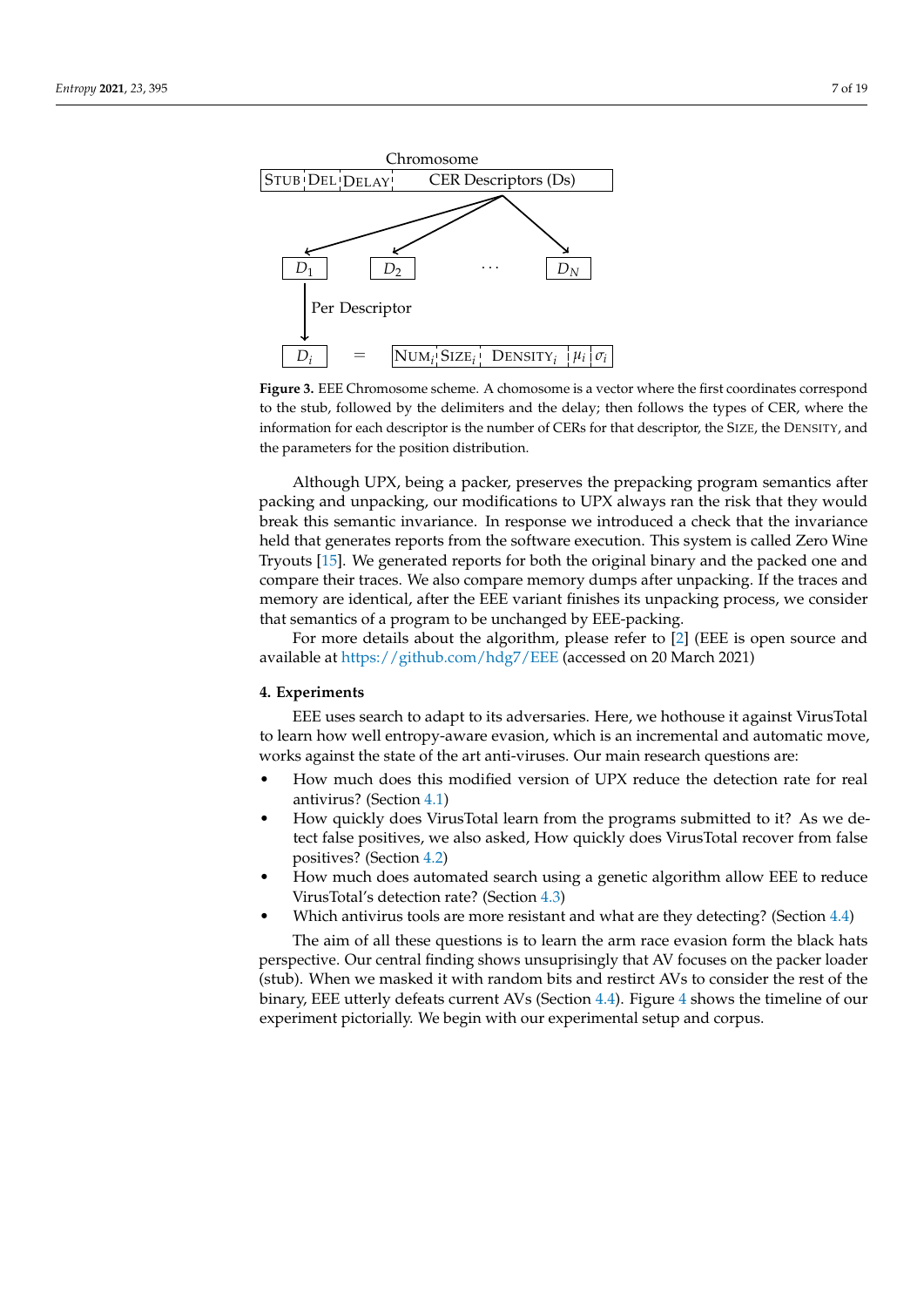## <span id="page-7-1"></span>EEE Evolution



VirusTotal Evolution

**Figure 4.** Chronology of VirusTotal and EEE evolution (time in months).

**Experimental Setup**. We ran our experiments on a cluster of 6 computers equipped with 24 cores and 128 Gb of RAM memory each. The state of the art in malware detection is VirusTotal, a web service comprising 56 anti-virus tools. To manage its traffic, VirusTotal throttles to 4 submissions per minute and originating IP address. Our six machines submitted candidate malware to VirusTotal. To accelerate queries, we issued requests to VirusTotal from multiple accounts on different IPs in parallel. Unusually, we do not evaluate EEE on train and test data, because VirusTotal, at a rate that we quantify below, learns and changes its response, violating the assumption on which machine learning rests that train and test share the same distribution [\[16\]](#page-17-15). Unless stated otherwise, experimental outcomes are reported as a percentage detection rate. The detection rate should be interpreted as follows: for each individual variant we calculate the percentage of VirusTotal engines that detect that variant. Then we report the median rate for all variants submitted to VirusTotal during the experiment.

**The Dataset**. We collected malware from a public malware database named VirusShare [\(http://virusshare.com](http://virusshare.com) (accessed on 31 January 2016) ), from June 2015 to January 2016. The corpus has 4677 PE32 (Windows binary executables for 32 bits) malware compatible with UPX. Table [2](#page-7-2) shows statistics about the size of our dataset in KB.

<span id="page-7-2"></span>**Table 2.** Size distribution in KB of the malicious software corpus.

|         | Median | Mean | Min      | Max   |
|---------|--------|------|----------|-------|
| Malware | 392    | 717  | <b>.</b> | . a71 |

## <span id="page-7-0"></span>*4.1. Initial Steps*

Our first prototype, which covers the first two months of Figure [4,](#page-7-1) adds XOR encryption and fixed CERs to UPX. To measure the contribution of these features we first ask: "How much does this modified version of UPX reduce the detection rate for real antivirus?".

For this experiment, we construct and submit four malware variants to VirusTotal: (1) the original malware, (2) packed with UPX, (3) packed with MUPX-I, and (4) packed with MUPX-II. We performed this experiment on 200 malware.

Figure [5](#page-8-1) shows how the detection drops from left to right. The figure contains four violin plots, which combine a box plot with a kernel density plot, a nonparameteric estimation of a probability density functon [\[17\]](#page-17-16). Intuitively, the width shows where most events occur. The leftmost violin plot shows VirusTotal's detection rate dropping from 81.2% on the "Original" malware to 51.8% for "UPX" packed malware. Since virus-checkers can recognize UPX-packed binaries and use UPX to analyse their unpacked contents, the first feature we added to UPX extends UPX with XOR encryption to produce MUPX-I. Figure [5](#page-8-1) shows that the addition of "XOR" reduces the median detection rate to 30.4%.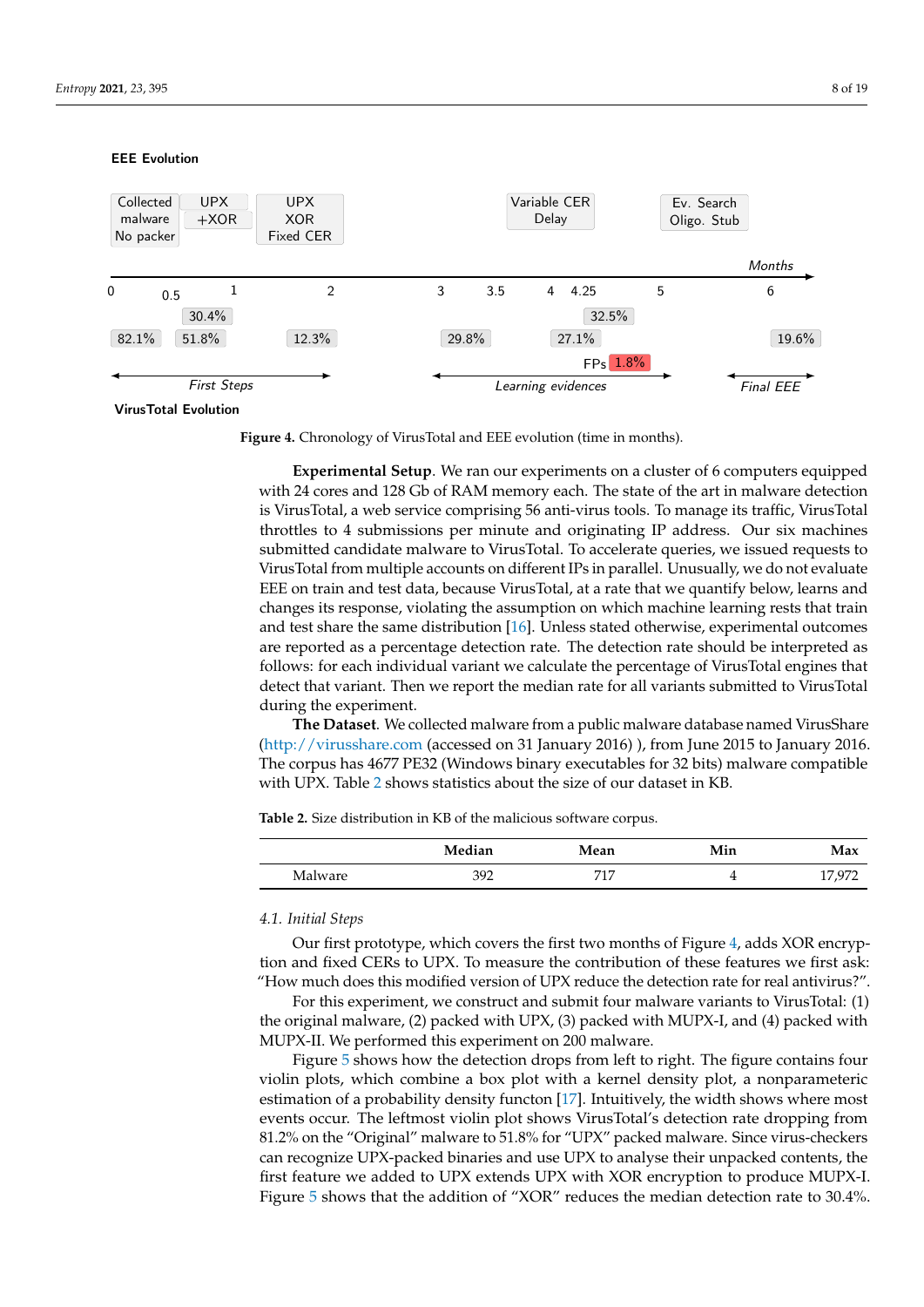On the MUPX-I experiment, VirusTotal's output labelled most of our variants as Yoda Protector [\[18\]](#page-17-17) variants. Investigation revealed that Yoda Protector originally used XOR encryption, so many detectors handle it which probably explains why this rate does not fall further. Finally, we added CERs to MUPX-I to produce MUPX-II. (the rightmost violin plot in Figure [5\)](#page-8-1). CERs significantly reduced the detection to a median of 12.3%. However, this initial success did not last long.

<span id="page-8-1"></span>

**Figure 5.** Initial performance of EEE. From left to right: detection on the original malware; detection after applying UPX; detection after applying MUPX-I; and detection after applying MUPX-II.

# <span id="page-8-0"></span>*4.2. VirusTotal is a Fast Learner*

To drive VirusTotal's detection rate still lower, we hypothesised that some of Virus-Total's constituent antivirus tools were defeating MUPX-II in two ways: by detecting (1) the size or anomalous entropy of the CERs that MUPX-II injects or (2) via removal of CERs and XOR decryption during reconstruction of the binary under dynamic analysis. To impede dynamic analysis, we built a new version of MUPX, MUPX-III, that implemented the common tactic of delaying action; to prevent the incorporation of CERs into a malware signature, MUPX-III had the ability to vary their size and entropy. This covers the months 3 and 4 of Figure [4.](#page-7-1) When we first tested these features, we were surprised to see our performance degrade from 12.3% to 29.8%. We expected VirusTotal to improve—indeed our aim is to study the malware arms race itself—just not so quickly. Thus, this experiment asks "How quickly does VirusTotal learn from the programs submitted to it?"

To ensure that VirusTotal did not simply over-fit the initial malware corpus, we resampled the data. The new corpus contained 500 malware. MUPX-III's parameters were delay, delimiter, and for CER descriptor, their number, length, entropy, and position. We fixed delimiter length to 8, then set delay uniformly over  $[0, 300]$  seconds, delimiter characters uniformly over  $[0, 255]$ , the number of CERs per descriptor over  $[1, 20]$ , and the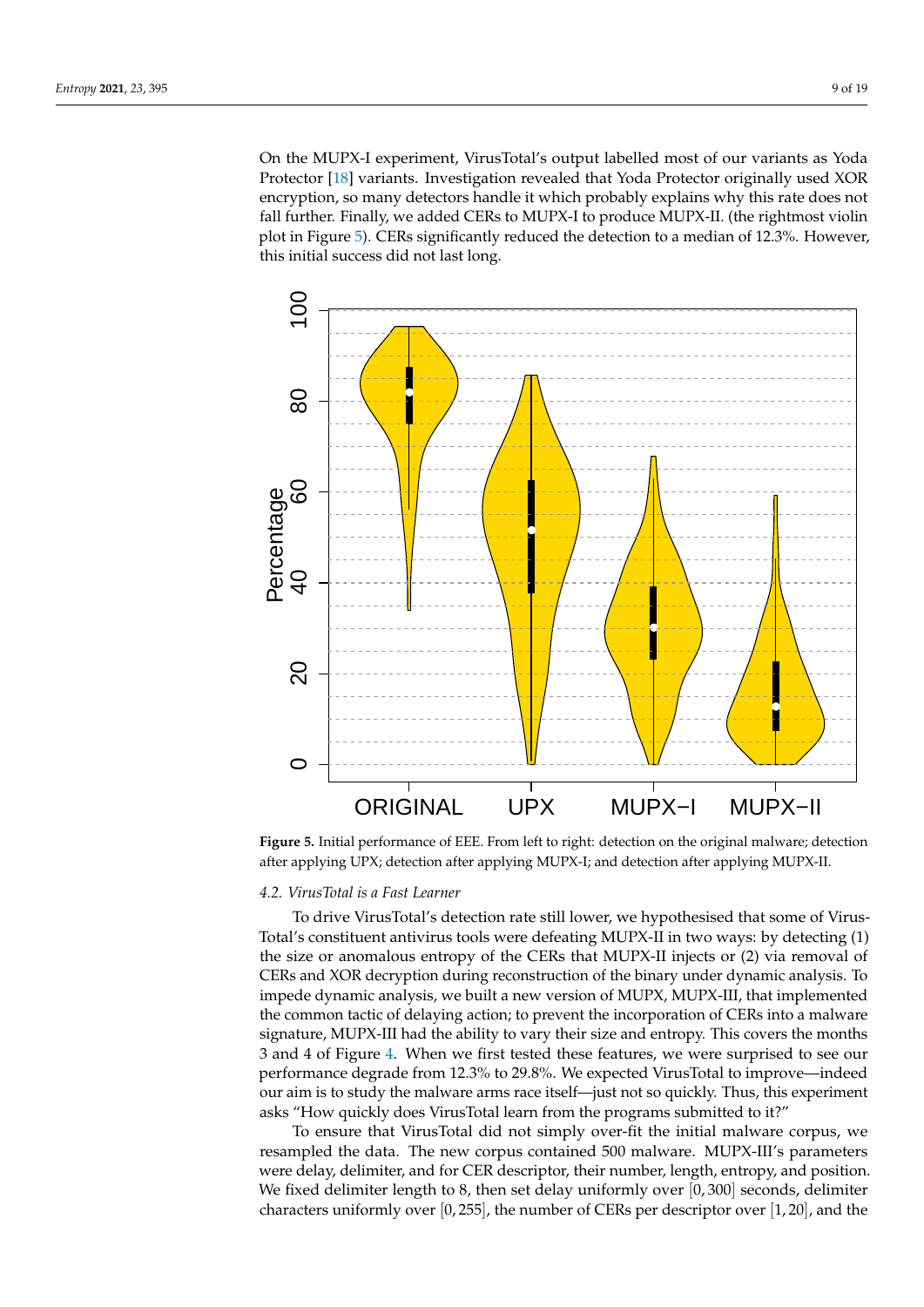rest uniformly over [0, 1]. We used these settings to create 20, 000 variants per day (40 per malware and day).

Figure [6](#page-9-1) (left) shows VirusTotal's performance on this corpus, queried three time over a week, each query separated by three days. VirusTotal detects only 27.15% of the variants on the first day, then only three days later improves by 5 points to 32.55% on the fourth day. This shows the speed at which VirusTotal learns. The queries on the 7th day detection did not continue to increase. Looking at the data in detail, we discovered that three antivirus tools account for all of the improvement between the first and second queries (they improved 21.6, 45.1 and 13.0 points, respectively), and no additional antivirus tools joined them at the third query. In short, VirusTotal learned from EEE in just three days.

<span id="page-9-1"></span>

over three days.

**Figure 6.** Learning and unlearning in VirusTotal.

VirusTotal's improved detection of EEE packed malware had a side-effect: it caused anti-virus software to incorrectly classify UPX-packed benign-ware as malware. We discovered this fact when the anti-virus software running on the PC of one of the authors flagged UPX-packed benign-ware. VirusTotal had paid the price of incurring false positives to detect EEE-packed malware. Users are intolerant of false positives, so we asked: "How quickly does VirusTotal recover from false positives?".

Under the assumption that VirusTotal had learned an incorrect signature, we collected 200 samples of benign-ware from <download.com> (accessed on 1 February 2016) . First, we submitted them to VirusTotal to guarantee that none of them was considered malware, then we packed them with UPX and immediately resubmitted them before VirusTotal could consider them malware. Figure [6](#page-9-1) (right) shows that the median malware classification rate was 2%, with the 3rd quartile at 7%. Two days later, we resubmitted the same set of UPX-packed benign variants. The median detection rate did not change significantly, but 3rd quartile dropped from 7% to 5%: some of the anti-virus tools in VirusTotal had removed the signature of these variants in 2 days.

## <span id="page-9-0"></span>*4.3. Automatically Adapting to VirusTotal*

Since, as we have shown, VirusTotal rapidly adapts to its inputs, our final modification of UPX updated MUPX-III to EEE, a version that incorporates an evolutionary algorithm to automatically learn from VirusTotal's response. Together, VirusTotal and EEE reprise the malware arms race as the coevolutionary interplay of white and black hats. This last part covers the last two months of Figure [4.](#page-7-1) In addition to enabling EEE to evolve automatically, we hypothesised that VirusTotal was detecting the stub that MUPX-III embeds in its output, so in EEE we protected the stub oligomorphically, as previously discussed (Section [3\)](#page-3-0) and made this protection evolvable by the genetic algorithm. This section measures how well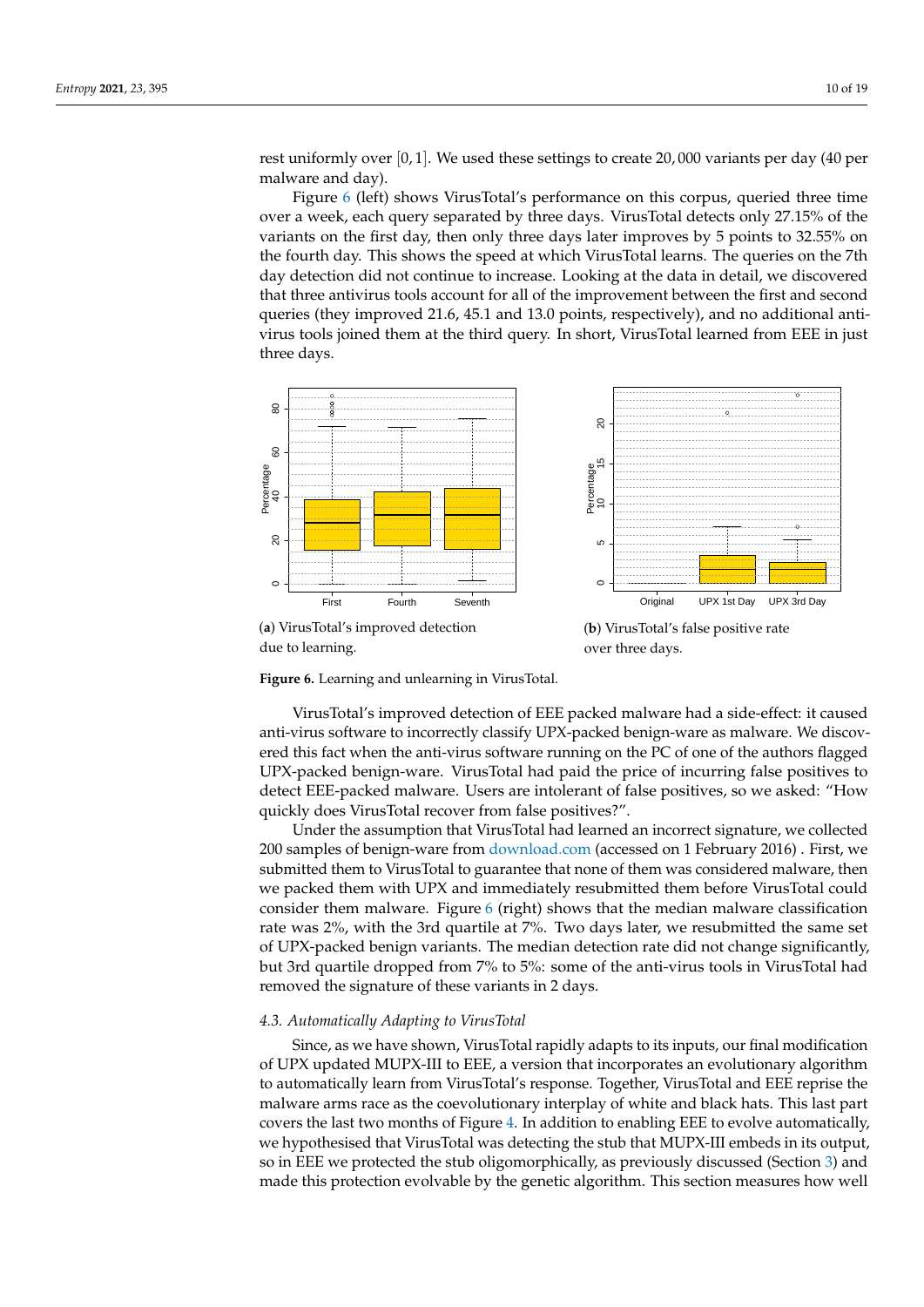EEE's learning version performs against VirusTotal and asks "How much does automated search using a genetic algorithm allow EEE to reduce VirusTotal's detection rate?".

For this experiment, we re-sampled and chose a corpus of 1000 malware. We were not able to optimize the configuration of the genetic algorithm, since any parameter evaluation experiments would influence detection rates for VirusTotal and affect what followed, providing no useful conclusions about parameter configurations. Therefore, we selected them by trying to keep a compromise between diversity, in terms of population and reproduction, and learning in terms of generations and crossover.

We configured the evolutionary algorithm to contain 50 individuals. In each generation, we select 30 individuals for reproduction. We passed the ten fittest individuals of each generation to the next generation. The crossover probability was 0.8; the mutation probability was 0.1. The algorithm terminated either after 20 generations or once fitness failed to improve for 5 consecutive generations. The aim was to reduce the number of queries to VirusTotal. The parameter search space is the same as that used in Section [4.2,](#page-8-0) except the part for the stub, which we introduced in this experiment. The search combines stub components under the constraints detailed in Section [3.](#page-3-0) With these parameters, EEE produces at most 50 (individuals)  $\times 20$  (generations) = 1000 variants per malware.

Figure [7](#page-10-0) compares VirusTotal's detection rate across 3 collections of variants. The first (FIRSTGEN) is the first generation and is equivalent to a random search due to initialization; the second (LASTGEN) is aggregate performance of the last generation; the third (BEST) contains the most evasive individuals for each malware. Figure [7](#page-10-0) shows a drop in the median detection rate from 21.8% to 19.6%.

<span id="page-10-0"></span>

Figure 7. VirusTotal's detection rate as EEE evolves to resist it, where FIRSTGEN is EEE's first generation, LASTGEN is the last generation, and BEST contains the best individuals in the last generation.

In fact, the violin plots show that the distributions are becoming narrower with the interquartile range shrinking from [30, 90] to [5, 55] and more skewed. While their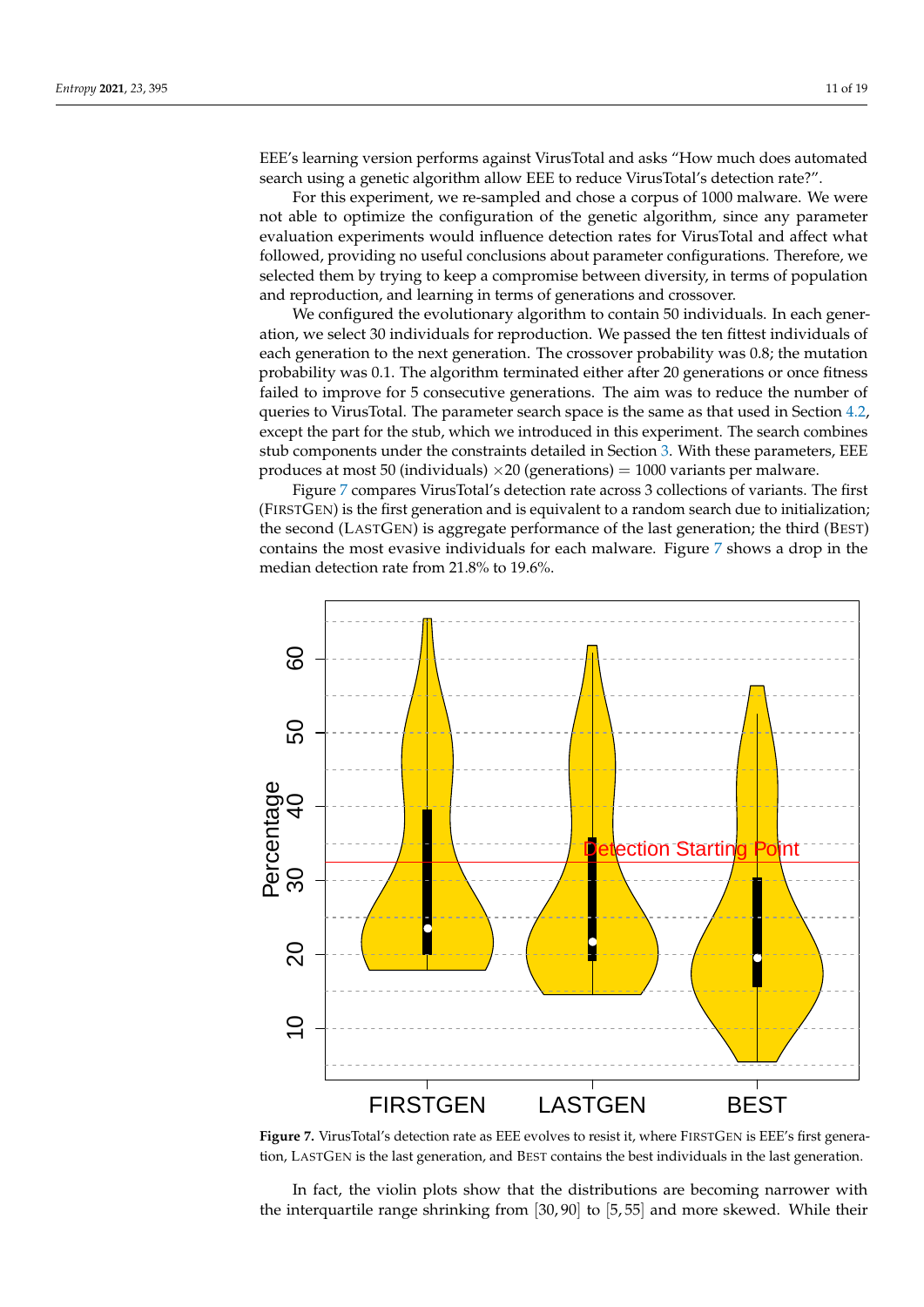medians are close, FIRSTGEN and LASTGEN represent different distributions. To confirm it, we applied the Wilcoxon statistical test, normally used for non-normal distributions, with a p-value limit of 0.05 for the null hypothesis. The p-value comparing these two distributions is  $9.8 \cdot 10^{-3}$ . This is lower than 0.05, hence, they are significantly different. For instance, FIRSTGEN's interquartile range is [18, 65] and LASTGEN's is [15, 60]. This effect is more striking when we consider the most evasive individuals EEE produces across all generations for each malware in the corpus. Black hats using EEE could pick out and store these individuals. VirusTotal's performance on BEST drops to a median detection rate of 19.6%. We also applied the Wilcoxon test to comparisons of BEST with FIRSTGEN, and BEST with LASTGEN. The p-values were  $2.2 \cdot 10^{-16}$  and  $2.1 \cdot 10^{-12}$ , respectively, therefore, they are also significantly different distributions. As a sanity check, we compared VirusTotal's performance on BEST with its performance on the corpus after UPX packing and found that VirusTotal's detection rate was 20 percentage points higher on the UPXbased variants. The oligomorphic hiding of the stub parameters was evolvable via the genetic algorithm so the introduction of this stub protection was folded into the automated evolution. As the results show, employing the new capabilities of EEE effectively and substantially reduces VirusTotal's detection rate, dropping it from 32.5% before applying EEE to 19.6% afterwards.

## <span id="page-11-0"></span>*4.4. VirusTotal's Resilience in Depth*

In the previous experiment, EEE did not drive VirusTotal's detection rate to zero. Clearly, some anti-virus tools are defeating EEE. Which ones?

Figure [8](#page-12-0) shows the detection rates of the most EEE-resistant anti-virus engines in Virus-Total over all the variants generated during EEE's variant search. This figure anonymises the anti-virus engines' names, following the terms and conditions of VirusTotal. Four of VirusTotal's 56 anti-viru —Av16, Av17, Av18 and Av19—correctly classified EEE variants in more than 90% of the trials. How are these successful anti-virus tools detecting EEE-protected variants?

We studied the sections of the packed files that EEE generated and their similarities. The first section, UPX0, was identical in all cases, because it is physically empty, since it is a virtual section into which the binary is unpacked at execution time [\[19\]](#page-17-18). UPX1 contains the packed code and the stub. The packed code was quite dissimilar across variants. The stub, however, did exhibit similarities across the variants. Inside it, the CER and the XOR handlers provide two attack surfaces. Because we induced false positive in VirusTotal in our learning experiments (Section [4.2\)](#page-8-0), we hypothesised that some engines had found signatures inside the UPX stub, so we also considered the rest of the stub as an attack surface. Finally, we identified two attack surfaces in section UPX2: the imports list and the overlay of the program. Executables use the overlay section, which is not read into memory, to read themselves as a file. UPX keeps this section untouched to preserve the execution semantics. We selected 1000 of the most easily detected variants EEE produced and eliminated the potential detection areas (using the dd command and setting their bytes to 0). We then submitted them to VirusTotal.

Figure [9](#page-13-0) shows how the detection rate varied per modification. On the left, it shows VirusTotal's detection rate on the unaltered variants ORI; this serves as the baseline. The rest of the boxplots show the detection after zeroing: the CER and XOR handlers, the entire stub STUB, the imports IMP, the overlay (OVE), UPX2 section and ALL of these six areas. The relationships among the six areas follow: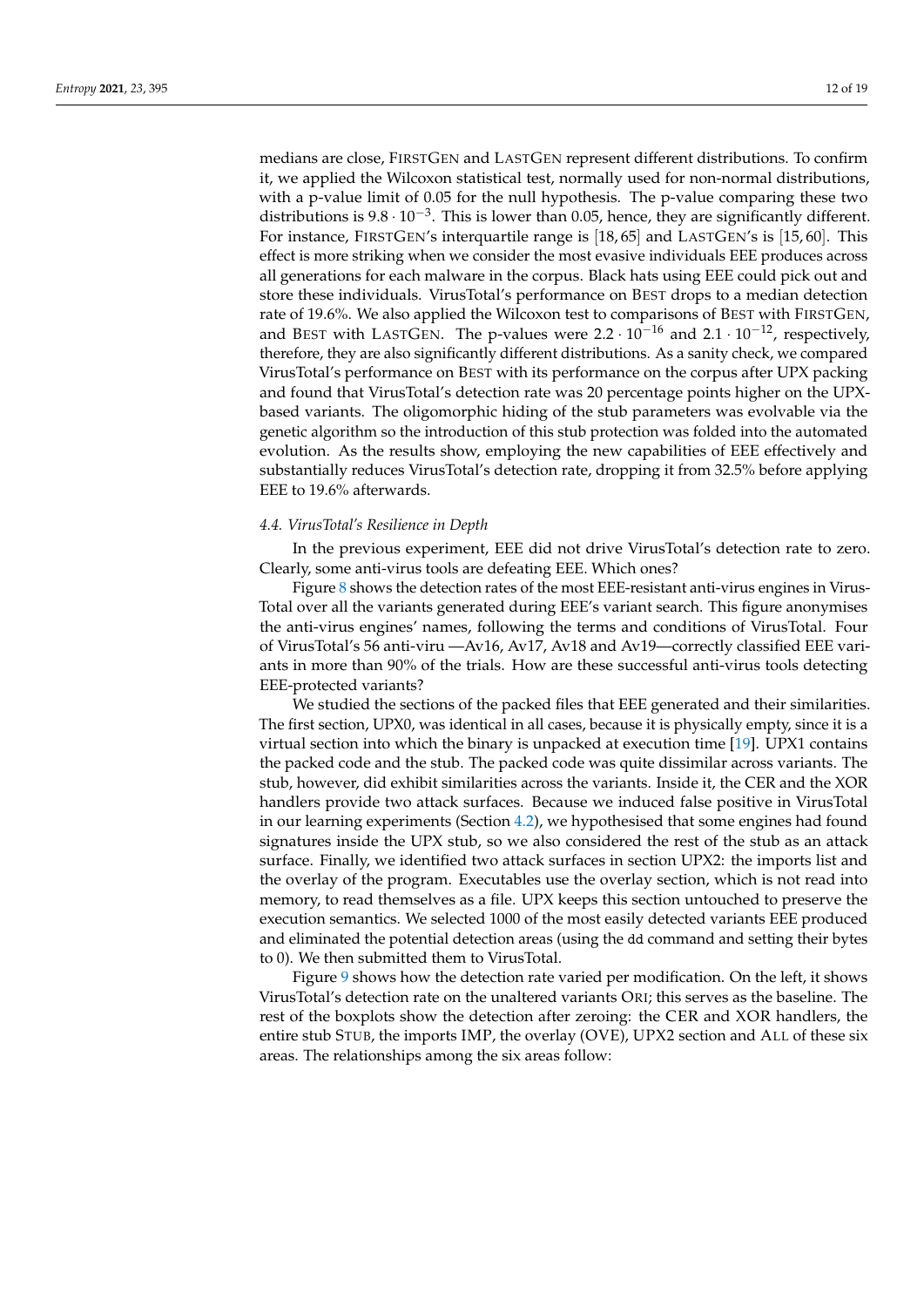<span id="page-12-0"></span>

**Figure 8.** VirusTotal's anti-virus engines that perform best against EEE.

 $CER \cap XOR = \emptyset$ CER ∪ XOR ⊂ STUB  $OVE \cap IMP = \emptyset$ OVE ∪ IMP ⊂ UPX2  $UPX2 \cap STUB = \emptyset$  $UPX2 \cup STUB = ALL$ 

Zeroing the IMP, OVE, UPX2, and XOR all had roughly the same effect, dropping VirusTotal's detection rate from 57.1% into [35.9, 38.7]%. The CER handler was the most detected area of the stub. Its zeroing dropped VirusTotal's detection rate to 32.1%. We added oligomorphism to EEE to protect the CER and XOR handlers, as discussed in Section [3.](#page-3-0) Clearly, these handlers need stronger protection. Eliminating the stub entirely dropped the detection rate to 20.5% by restricting VirusTotal to considering only UPX2. Zeroing all six areas (ALL) dropped the detection to 0. These results show that the EEEresistant anti-virus engines are concentrating on the stub and ignoring the CERs, at this stage of the arms race with EEE.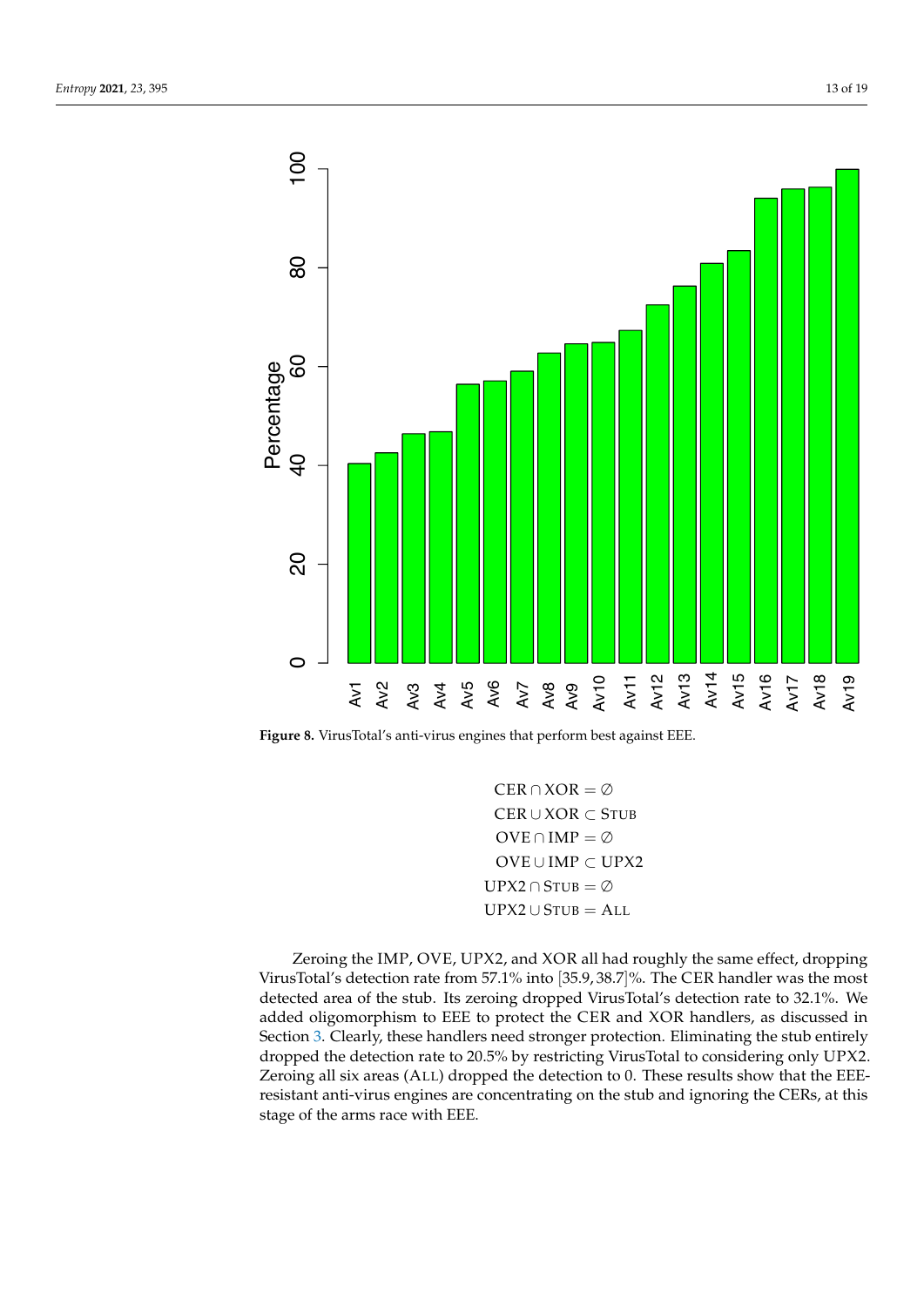<span id="page-13-0"></span>

**Figure 9.** Detection boxplots for highly detected EEE-produced variants produced by zeroing specific parts of them: the leftmost boxplot is the original variant; in the middle are variants produced by zeroing each named region in isolation; the rightmost boxplot zeros all the named regions.

From the 56 engines, only 46 generated detections during the whole experiment, the rest activate less often. 39 engines started with a detection rate over 60% of detection and 34 over 80%. After the the CERs improvement only 3 of them stayed over the 60% threshold, these 3 are Av15 (62.5%), Av2 (72.7%) and Av19 (73.5%). During the month when all the tools were learning, and before the resubmission of the variants, 7 engines reduced their signatures, reducing, as a side effect, their detection abilities. 39 engines incremented the number of signatures during this period of time, making their evasion harder. The second improvement of EEE was relevant against 20 engines, the rest stayed or improved their detection. Finally, the introduction of the evolutionary learning process was useful against 36 but 5 of them start to become resistant. At the end of the experiment, 25 engines were in range  $[0, 20]$ %, 14 in  $[20, 40]$ %, 3 in  $[40, 60]$ % and 4 between  $[60, 65]$ %.

Completing the previous information, we back-tracked the detection of the four top anti-virus during the whole period (those in the [60,65] range). Figure [10](#page-14-0) measures detection percentage in terms of the number of variants detected (unlike all the other experiments in which detection percentage means percentage of VirusTotal AV tools) and shows that all of them were affected by the introduction of XOR and CERs, but Av19. Av18 and Av19 became the strongest techniques during the month and a half when UPX became MUPX-II was improved for the first time, achieving detection rates over 85%. Av16 and Av17 became stronger during this period, but not as strong as Av18 and Av19. The version with variable CERs did not affect Av17, Av18 and Av19 but Av16 dropped from 31.1% to 10.9% detection rate. However, in seven days Av16 improved its detection rate to 52.3%. The best variants of EEE combined with the search dropped the detection for Av18 and Av19 to the range [60,65]%, but Av16 and Av17 improved their detection to 60.0% and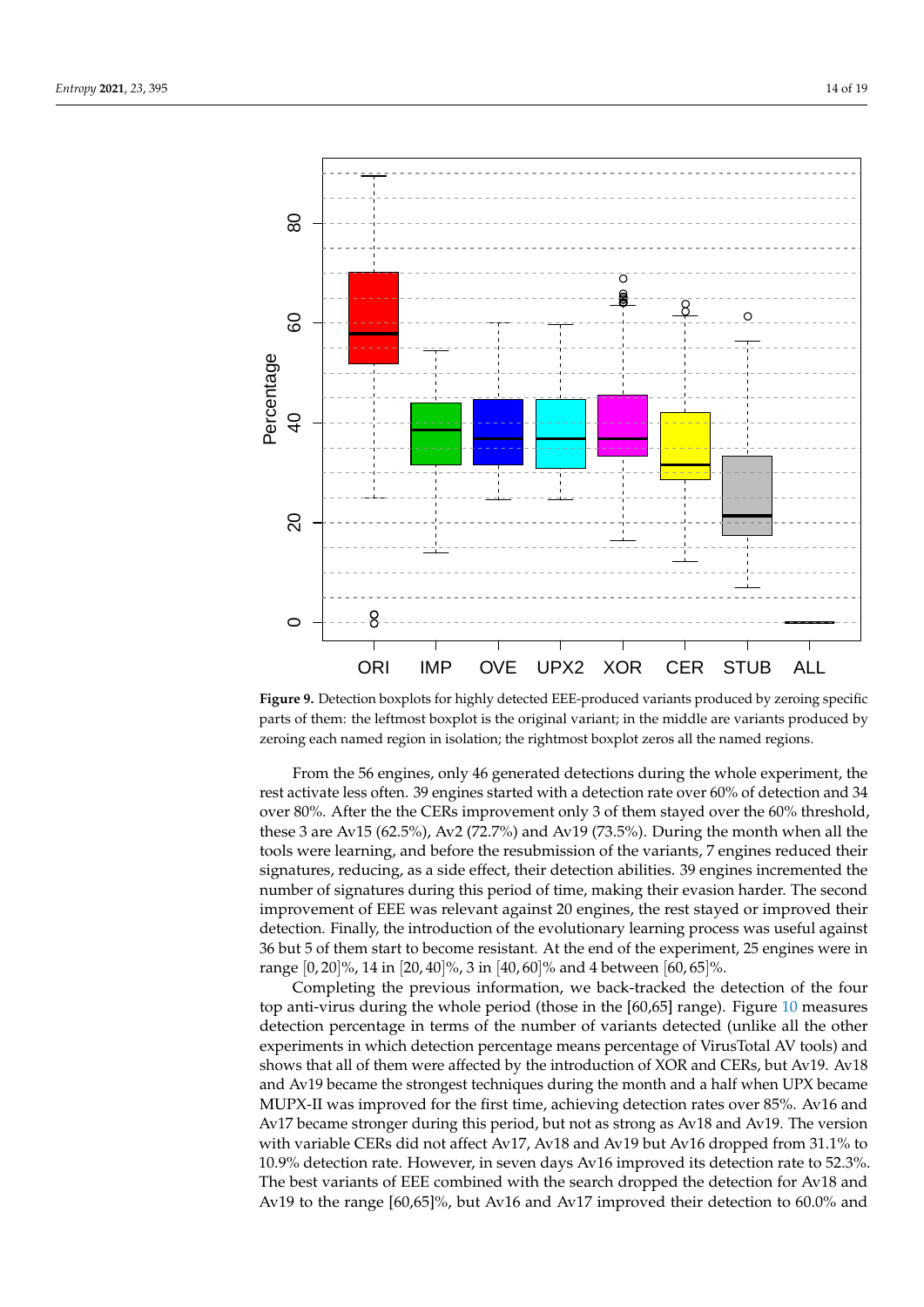60.9%, respectively. The tendency of all the anti-virus detecting the same percentage of malware at this stage suggested that they are sharing a specific signature that, following the previous experiments, was part of UPX2 or the STUB. Moreover, there were two main tendencies in the detection evolution: Av16-Av17 and Av18-Av19 tendencies. This suggests that these tools were sharing information.

<span id="page-14-0"></span>

**Figure 10.** Detection rates over time for the anti-virus against EEE.

## **5. Related Work**

This section summarizes work that leverages adversarial machine learning in the arms race coevolution and entropy-based methods in malware detection.

# *5.1. Coevolutionary and Adversary Learning Models*

The arms race is constantly evolving. Black hats discover new vulnerabilities almost every day that white hats aim to prevent. This clearly defines a coevolution in both sides of cybersecurity as Somayaji described in [\[5\]](#page-17-4). Although Somayaji never formalized the phenomenon, Guerra et al. [\[9\]](#page-17-8) made strong efforts on understanding it from both sides, in the context of spam filters for e-mails. Their study, corresponding to 12 years of an spam filter evolution, shows clear evidence on how both, the spammers as black hats and the filters as white hats, were learning from each other. However, the authors did not introduce themselves in this arms race, as we have done with EEE. In our case, we did not (and were not in a position to) directly access different versions of VirusTotal anti-virus tools, as Guerra et al. did with spam filters. Moreover, as a consequence of the anti-virus learning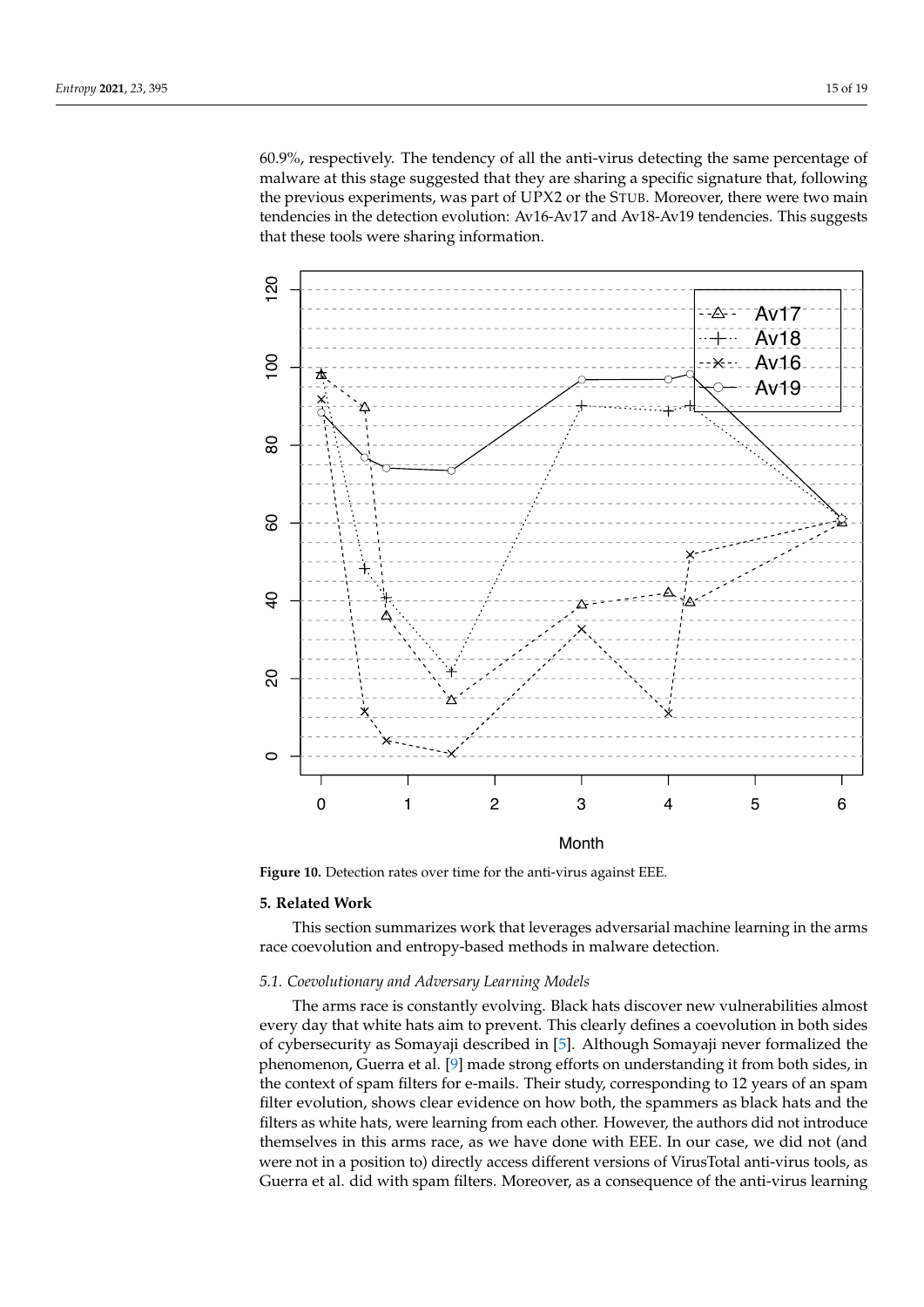process, we were not able to repeat the experimental setup of the experiments. We were limited by working in a real-time scenario, while Guerra et al. were working offline.

Some tools like EvadeML [\[4\]](#page-17-3) or IagoDroid [\[1\]](#page-17-0) work in a similar direction to EEE, as they use the detection probability as a guidance for the quality of their variants. However, in these cases there is no evolution on the learner's side, after the attack. In adversarial machine learning there are some examples where the learner aims to respond to the attack. These examples are Globerson and Roweis [\[20\]](#page-17-19) that manipulate features from samples to attack a Support Vector Machine classifier or Zhou et al. [\[21\]](#page-17-20) that concretely define attack strategies against a Support Vector Machine. Similar adversarial machine learning scenarios are the work of Kantarcioglu et al. [\[22\]](#page-17-21), where the classifier adapts its cut-off to the attacks in order to find an equilibrium between the attacker and the detection, and the work of Lui and Chawla [\[23\]](#page-17-22), where they apply the Nash equilibrium between the attacker and the classifier.

Our step into the current arms race required a deeper understanding of learning methods, as they are currently the state of the art for both dynamic and static analysis [\[24\]](#page-17-23). This motivated us to apply adversarial machine learning, a field whose aim is to exploit vulnerabilities in machine learning models [\[25\]](#page-17-24). In our original work of EEE [\[2\]](#page-17-1), we attacked machine learning algorithms using CERs, and we demonstrated the effectiveness of the approach defeating algorithms that can reach more than a 95% of accuracy detecting malware. Although this version of the algorithm was effective against machine learning, it could not deal with anti-virus as it leaked clear signatures. For that reasons we included dynamic and static analysis protectors, as described in Section [3.2.](#page-4-1) With these protectors, we were able to introduce EEE in the malware arms race against VirusTotal.

VirusTotal is indeed an interesting attack surface for black hats, as it contains several AV engines and it is in constant development. In the literature, there are several works leveraging VirusTotal as a comparison framework [\[26\]](#page-17-25) or as ground truth for malware detection [\[27\]](#page-17-26). An interesting application of VirusTotal is AVClass, a tool whose aim is to identify the ground truth on the malware family classification problem by averaging the opinion of the different engines of VirusTotal [\[28\]](#page-17-27). There are also tools like MimickAV [\[29\]](#page-17-28) that prove the predictability of VirusTotal and auditing studies that show how obfuscation changes the outcome of anti-viruses [\[30\]](#page-18-0). Nevertheless, from our current knowledge, no author has used it to study the malware arms race coevolution.

As adversaries of VirusTotal, we face a difficult scenario because we do not have any information about the strategies and features that the engines are using to detect malware. According of the taxonomy of evasion scenarios introduced by Srndic and Laskov [\[14\]](#page-17-13), in this scenario, the adversary needs to deduce features by observation, for this reason we introduced our genetic evolution, in order to discover those features that make the detector vulnerable. Perturbation methods were originally succeded against spam detectors [\[31\]](#page-18-1), where different alterations on emails defeated filters based on machine learning. Modern works, like Xu et al. [\[4\]](#page-17-3), show the effectiveness on these alterations on malware misclassification, in their case, applied to well-knonw PDF malware detectors [\[32,](#page-18-2)[33\]](#page-18-3). In contrast to evadeML, EEE knows nothing about the training data or the anti-virus features it attempts to attack, and it had no knowledge of nor any direct access to the workings of the anti-virus tools in VirusTotal. Moreover, our variants are based on Windows binary executable malware that uses protections against disassembly or reassemble, while evadeML manipulates PDF malware. Furthermore, UPX makes our tool compatible with several architectures, giving us the opportunity to adapt EEE to other platforms [\[19\]](#page-17-18).

Adversarial machine learning is consolidating itself as one of the strongest fields in cybersecurity as it is a clear countermesuare to the machine learning peak [\[13\]](#page-17-12). It has studied concrete algorithms, as the work of Biggio et al. understanding the vulnerabilities of Support Vector Machines [\[34\]](#page-18-4), and it is classfied into different generalization frameworks, depending on the adversary knowledge [\[35\]](#page-18-5), and it is becoming a treath even for modern machine learning application as those based on manifolds [\[36\]](#page-18-6) and those applied to the design of new technologies [\[37\]](#page-18-7). Other modern techniques on the area of adversarial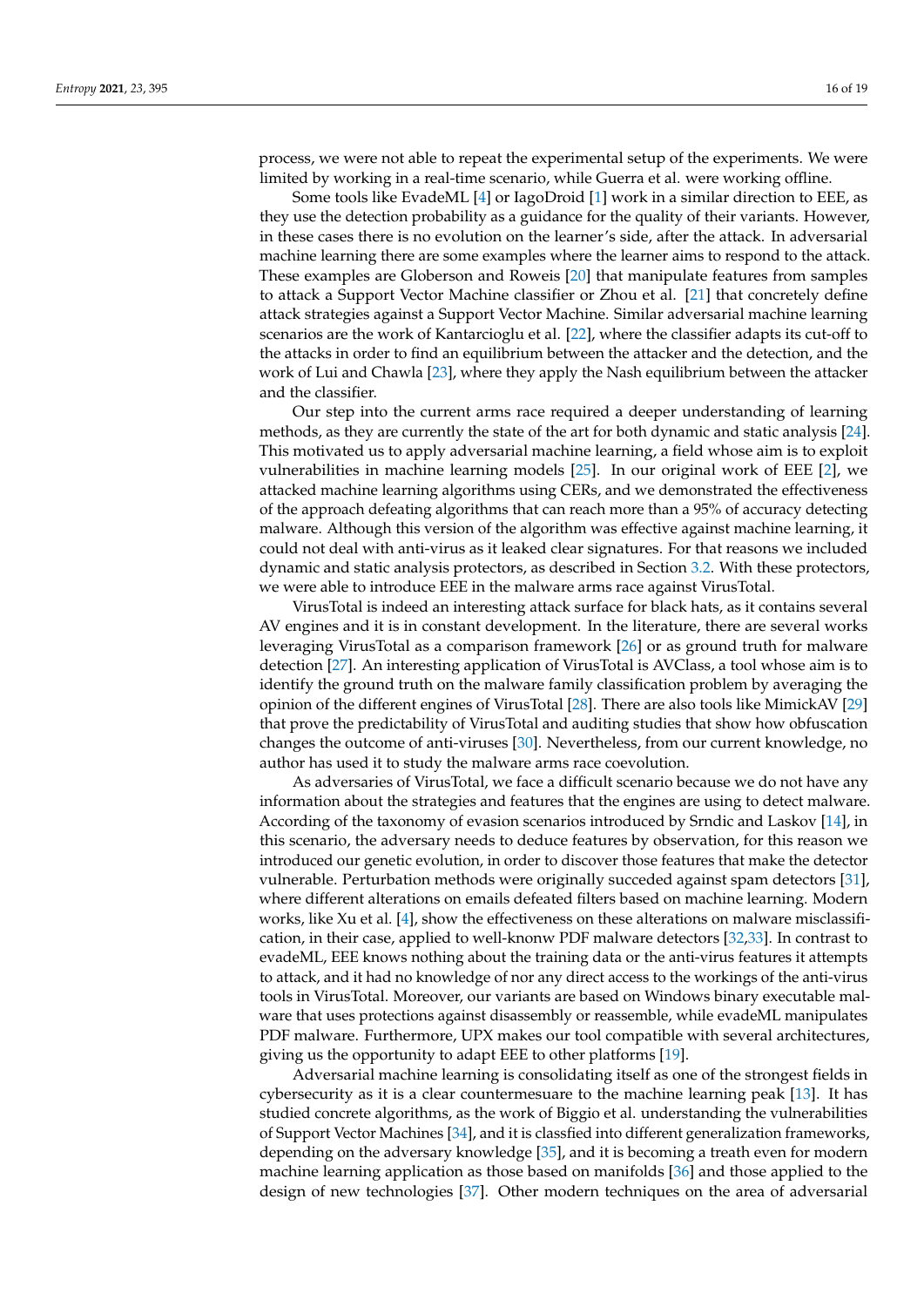machine learning for malware evasion has focused on attacking malware triage [\[1\]](#page-17-0) of classification [\[2\]](#page-17-1).

## *5.2. Entropy in Malware Detection*

Our attack is based on an application of Shannon entropy [\[38\]](#page-18-8), the fundamental concept in information theory, widely used in many sciences, from physics to biology and communications engineering. Several authors have employed this concept in the context of malware detection, using it as a measure of redundancy in bytes [\[39,](#page-18-9)[40\]](#page-18-10), program traces [\[41\]](#page-18-11), program compression [\[42,](#page-18-12)[43\]](#page-18-13) and n-grams [\[44](#page-18-14)[,45\]](#page-18-15), among others. It is also a relevant feature for machine learning based malware detection [\[46–](#page-18-16)[48\]](#page-18-17).

Detection of malware via entropy measures is an obscure game. Entropy analysis activates detection flags in terms of compression and encryption, due to the altering of the entropy of binary files—usually by increasing it. Lyda and Hamrock used this approach to detect encrypted and packed malware [\[39\]](#page-18-9). However, their detection process was based on entropy ranges, which is easily manipulated. Jacob et al. used a similar methodology for detecting packed malware [\[49\]](#page-18-18). They produced four tests to determine whether the file is malware or not, starting by examining whether it is packed. This test measures the average entropy of the file and checks whether it is higher than a threshold. These two examples are strong motivation for attacking executable file entropy by reducing or manipulating it over a specific range.

A recent technique, named structural entropy, defines an entropy based similarity metric based on the Levenshtein distance and producing an entropy profile of the program [\[50\]](#page-18-19). This entropy profile consists of local entropy values for blocks of bytes of the binary. Bayse et al. leveraged this technique for malware detection [\[51\]](#page-18-20). Altering the entropy profiles at the file level would introduce noise into the detection, another motivation for introducing attacks on detection via controlled entropy regions.

## **6. Conclusions**

We tracked and analysed the behaviour of VirusTotal malware detectors in a coevolutionary contest with EEE. Hothousing anti-virus engines accelerates the malware arms race, reducing black hats' scope for leveraging incremental moves. After the hothousing experiments we conducted, evolutionary search algorithms reduced the median detection rate for the state of the art in malware detection by over a third. Over six months of experimentation, we witnessed VirusTotal's learning behaviour; in particular, we saw it learn to detect EEE-packed malware via EEE's loader (stub). Initially, our experiment caused VirusTotal to generate false positives on benign-ware packed with UPX; an error, from which VirusTotal recovered, after 2 days. At the end of the experimental run, only four of the 56 VirusTotal AV engines were effectively resisting EEE. Hothousing promises to automate evolution on both sides of the coevolutionary malware detection arms race, using detection and evasion techniques other than those based on entropy, so white hats can stay a step ahead of black hats.

## **7. Availability**

EEE has been published and it is available in the following URL: [https://github.com/](https://github.com/hdg7/EEE) [hdg7/EEE](https://github.com/hdg7/EEE) (accessed on 20 March 2021). Use it only for academic and benign purposes.

**Author Contributions:** All authors have contributed in a complementary way to the whole development of this work. All authors have read and agreed to the published version of the manuscript

**Funding:** This work has been supported by the next research projects: SeMaMatch EP/K032623/1, DAASE EP/J017515/1, LUCID EP/P005659/1 and InfoTestSS EP/P005888/1 from EPSRC. We gratefully acknowledge the support of NVIDIA Corporation with the donation of the Titan V GPU used for this research.

**Institutional Review Board Statement:** Not applicable.

**Informed Consent Statement:** Not applicable.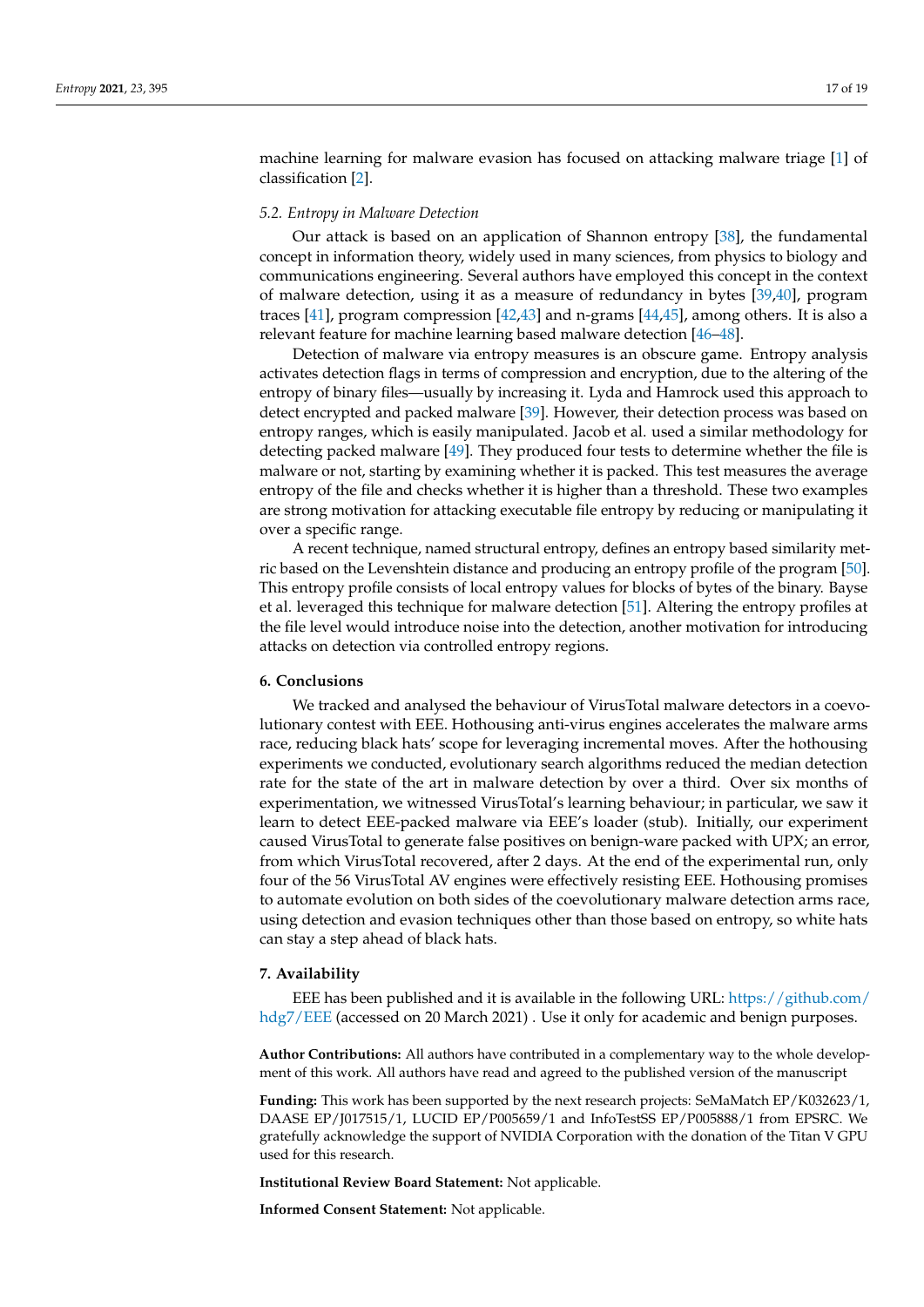**Data Availability Statement:** Data is contained within the article.

**Conflicts of Interest:** The authors declare no conflict of interest.

# **References**

- <span id="page-17-0"></span>1. Calleja, A.; Martín, A.; Menéndez, H.D.; Tapiador, J.; Clark, D. Picking on the family: Disrupting android malware triage by forcing misclassification. *Expert Syst. Appl.* **2018**, *95*, 113–126. [\[CrossRef\]](http://doi.org/10.1016/j.eswa.2017.11.032)
- <span id="page-17-1"></span>2. Menéndez, H.D.; Bhattacharya, S.; Clark, D.; Barr, E.T. The arms race: Adversarial search defeats entropy used to detect malware. *Expert Syst. Appl.* **2019**, *118*, 246–260. [\[CrossRef\]](http://dx.doi.org/10.1016/j.eswa.2018.10.011)
- <span id="page-17-2"></span>3. Preda, M.D.; Christodorescu, M.; Jha, S.; Debray, S. A semantics-based approach to malware detection. *ACM Trans. Program. Lang. Syst.* **2008**, *30*, 25. [\[CrossRef\]](http://dx.doi.org/10.1145/1387673.1387674)
- <span id="page-17-3"></span>4. Xu, W.; Qi, Y.; Evans, D. Automatically evading classifiers. In Proceedings of the 2016 Network and Distributed Systems Symposium, New Delhi, India, 25–27 February 2016.
- <span id="page-17-4"></span>5. Somayaji, A. How to win an evolutionary arms race. *IEEE Secur. Priv.* **2004**, *2*, 70–72. [\[CrossRef\]](http://dx.doi.org/10.1109/MSP.2004.100)
- <span id="page-17-5"></span>6. Man, K.F.; Tang, K.S.; Kwong, S. *Genetic Algorithms: Concepts and Designs*; Springer Science & Business Media: Berlin/Heidelberg, Germany, 2012.
- <span id="page-17-6"></span>7. Total, V. VirusTotal-Free Online Virus, Malware and URL Scanner. 2017. Available online: <https://www.virustotal.com> (accessed on 31 January 2016)
- <span id="page-17-7"></span>8. Schrittwieser, S.; Katzenbeisser, S.; Kinder, J.; Merzdovnik, G.; Weippl, E. Protecting software through obfuscation: Can it keep pace with progress in code analysis? *ACM Comput. Surv.* **2016**, *49*, 4. [\[CrossRef\]](http://dx.doi.org/10.1145/2886012)
- <span id="page-17-8"></span>9. Guerra, P.H.C.; Guedes, D.; Meira, J.W.; Hoepers, C.; Chaves, M.; Steding-Jessen, K. Exploring the spam arms race to characterize spam evolution. In Proceedings of the 7th Collaboration, Electronic messaging, Anti-Abuse and Spam Conference (CEAS), Redmond, WA, USA, 13–14 July 2010.
- <span id="page-17-9"></span>10. Marsden, C.T. *Net Neutrality: Towards a Co-Regulatory Solution*; A&C Black: London, UK 2010.
- <span id="page-17-10"></span>11. Zhou, Y.; Kantarcioglu, M.; Xi, B. A survey of game theoretic approach for adversarial machine learning. *Wiley Interdiscip. Rev. Data Min. Knowl. Discov.* **2019**, *9*, e1259. [\[CrossRef\]](http://dx.doi.org/10.1002/widm.1259)
- <span id="page-17-11"></span>12. Gibbons, R. *A primer in Game Theory*; Harvester Wheatsheaf: London, UK 1992.
- <span id="page-17-12"></span>13. Gardiner, J.; Nagaraja, S. On the Security of Machine Learning in Malware C& C Detection: A Survey. *ACM Comput. Surv.* **2016**, *49*, 59:1–59:39. [\[CrossRef\]](http://dx.doi.org/10.1145/3003816)
- <span id="page-17-13"></span>14. Srndic, N.; Laskov, P. Practical Evasion of a Learning-Based Classifier: A Case Study. In Proceedings of the 2014 IEEE Symposium on Security and Privacy, Berkeley, CA, USA, 18–21 May 2014; pp. 197–211. [\[CrossRef\]](http://dx.doi.org/10.1109/SP.2014.20)
- <span id="page-17-14"></span>15. Malin, C.H.; Casey, E.; Aquilina, J.M. *Malware Forensics Field Guide for Linux Systems: Digital Forensics Field Guides*; Newnes: London, UK 2013.
- <span id="page-17-15"></span>16. Bifet, A.; Holmes, G.; Kirkby, R.; Pfahringer, B. Moa: Massive online analysis. *J. Mach. Learn. Res.* **2010**, *11*, 1601–1604.
- <span id="page-17-16"></span>17. Hintze, J.L.; Nelson, R.D. Violin plots: a box plot-density trace synergism. *Am. Stat.* **1998**, *52*, 181–184.
- <span id="page-17-17"></span>18. Yason, M.V. The art of unpacking. *Retrieved Feb* **2007**, *12*, 2008.
- <span id="page-17-18"></span>19. Oberhumer, M.; Molnár, L.; Reiser, J.F. UPX: the Ultimate Packer for eXecutables. 2004. Available online: [http://upx.sourceforge.](http://upx. sourceforge.net/) [net/](http://upx. sourceforge.net/) (accessed on 1 June 2015)
- <span id="page-17-19"></span>20. Globerson, A.; Roweis, S. Nightmare at test time: robust learning by feature deletion. In Proceedings of the 23rd International Conference on Machine Learning, San Jose, CA, USA, 18–21 May 2006; pp. 353–360.
- <span id="page-17-20"></span>21. Zhou, Y.; Kantarcioglu, M.; Thuraisingham, B.; Xi, B. Adversarial support vector machine learning. In Proceedings of the 18th ACM SIGKDD International Conference on Knowledge Discovery and Data Mining, Beijing, China, 12–16 August 2012; pp. 1059–1067.
- <span id="page-17-21"></span>22. Kantarcıoğlu, M.; Xi, B.; Clifton, C. Classifier evaluation and attribute selection against active adversaries. *Data Min. Knowl. Discov.* **2011**, *22*, 291–335. [\[CrossRef\]](http://dx.doi.org/10.1007/s10618-010-0197-3)
- <span id="page-17-22"></span>23. Liu, W.; Chawla, S. Mining adversarial patterns via regularized loss minimization. *Mach. Learn.* **2010**, *81*, 69–83. [\[CrossRef\]](http://dx.doi.org/10.1007/s10994-010-5199-2)
- <span id="page-17-23"></span>24. Dua, S.; Du, X. *Data Mining and Machine Learning in Cybersecurity*; Auerbach Publications: Boca Raton, FL, USA 2016.
- <span id="page-17-24"></span>25. Moreno-Torres, J.G.; Raeder, T.; Alaiz-RodríGuez, R.; Chawla, N.V.; Herrera, F. A unifying view on dataset shift in classification. *Pattern Recognit.* **2012**, *45*, 521–530. [\[CrossRef\]](http://dx.doi.org/10.1016/j.patcog.2011.06.019)
- <span id="page-17-25"></span>26. Martín, A.; Menéndez, H.D.; Camacho, D. MOCDroid: multi-objective evolutionary classifier for Android malware detection. *Soft Comput.* **2017**, *21*, 7405–7415. [\[CrossRef\]](http://dx.doi.org/10.1007/s00500-016-2283-y)
- <span id="page-17-26"></span>27. Feng, Y.; Anand, S.; Dillig, I.; Aiken, A. Apposcopy: Semantics-based Detection of Android Malware Through Static Analysis. In Proceedings of the 22Nd ACM SIGSOFT International Symposium on Foundations of Software Engineering, Hong Kong, China, 16–22 November 2014; pp. 576–587. [\[CrossRef\]](http://dx.doi.org/10.1145/2635868.2635869)
- <span id="page-17-27"></span>28. Sebastián, M.; Rivera, R.; Kotzias, P.; Caballero, J. Avclass: A tool for massive malware labeling. In Proceedings of the International Symposium on Research in Attacks, Intrusions, and Defenses, Heraklion, Greece, 10–12 September 2016; pp. 230–253.
- <span id="page-17-28"></span>29. Menéndez, H.D.; Llorente, J.L. Mimicking Anti-Viruses with Machine Learning and Entropy Profiles. *Entropy* **2019**, *21*, 513. [\[CrossRef\]](http://dx.doi.org/10.3390/e21050513)